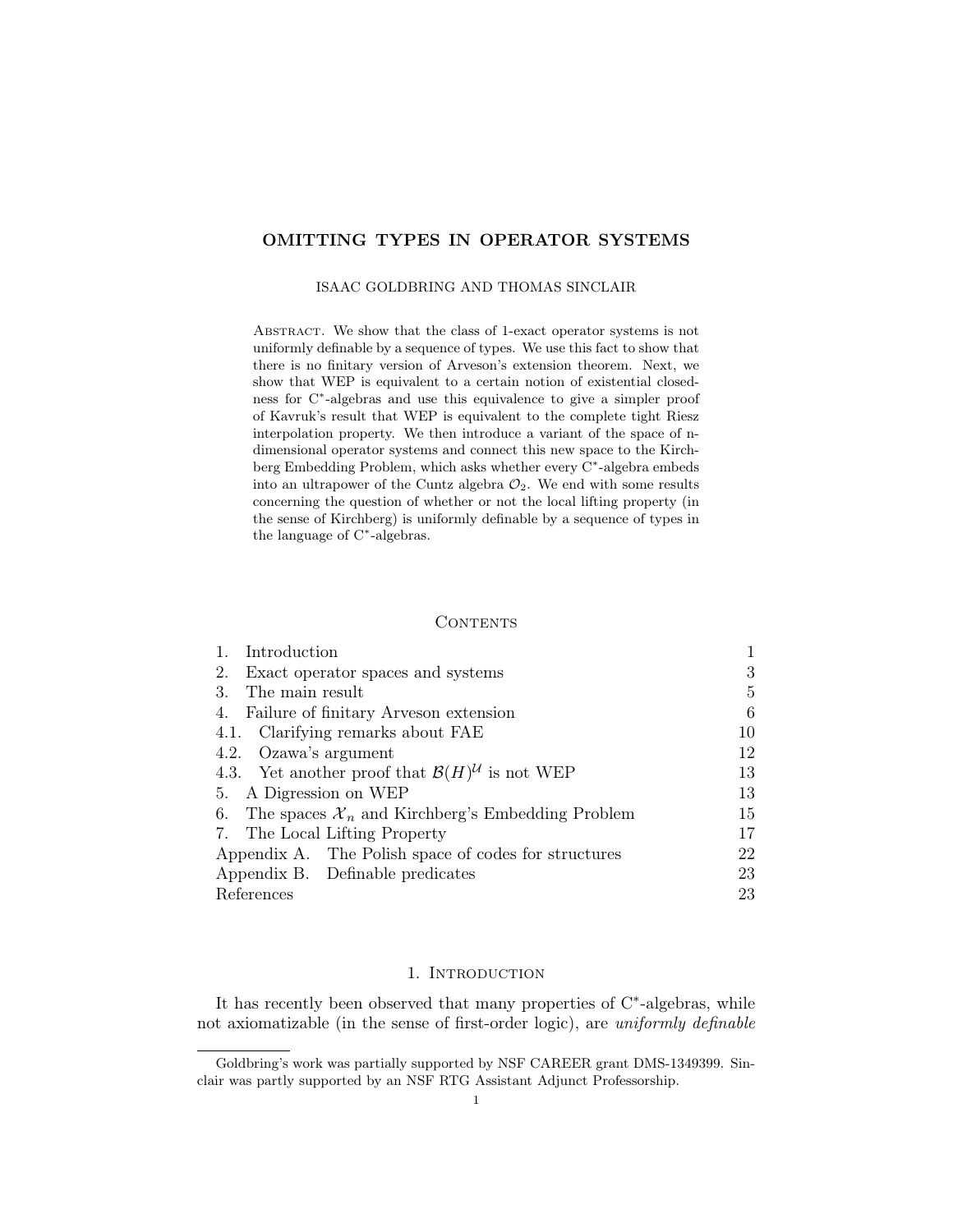by a sequence of types, that is, for each  $(m, j) \in \mathbb{N}^2$ , there is a formula  $\phi_{m,j}(\vec{x}_m)$  in the language of C<sup>\*</sup>-algebras such that:

- (1) each  $\phi_{m,j}$  takes only nonnegative values;
- (2) for a fixed m, each  $\phi_{m,j}$  has the same modulus of uniform continuity;
- (3) a C<sup>\*</sup>-algebra A has the property if and only if, for each  $m \in \mathbb{N}$ , we have

$$
\left(\sup_{\vec{x}_m} \inf_j \phi_{m,j}(\vec{x}_m)\right)^A = 0.
$$

In other words, the C<sup>∗</sup> -algebra has the property if and only if it omits each of the types  $\Gamma_{m,n}(\vec{x}_m) := \{ \phi_{m,j}(\vec{x}_m) \geq \frac{1}{n} \}$  $\frac{1}{n}$ :  $j \in \mathbb{N}$ . Condition (1) is merely a convenient normalization. Condition (2) is used in technical applications: it ensures that the infinitary formula  $\inf_j \phi_{m,j}$  is uniformly continuous, that its interpretation has the same modulus of uniform continuity when interpreted in any C<sup>∗</sup> -algebra, and it is also crucial in the proof of the Omitting Types Theorem for uniform sequences of types (see [10, Theorem 4.2]).

In [8], it is proved that the following properties of a C<sup>∗</sup>-algebra are uniformly definable by a sequence of types: UHF (for separable algebras), AF (again, for separable algebras), nuclear, nuclear dimension  $\leq n$  (for any given n), decomposition rank  $\leq n$  (again, for any given n), Popa, TAF, simple (for unital C<sup>∗</sup> -algebras).

In connection with the results from [8], Ilijas Farah asked whether or not exactness is uniformly definable by a sequence of types. In this paper, we answer a related question by proving that 1-exactness for operator systems is not uniformly definable by a sequence of types (in the language of operator systems). (We should remark that the types defining nuclearity are types in the language of operator systems.) The proof proceeds by showing that, if the 1-exact operator systems were uniformly definable by a sequence of types, then, for any  $n$ , the *n*-dimensional 1-exact operator systems form a dense  $G_{\delta}$  subset of the space  $\mathcal{OS}_n$  of all *n*-dimensional operator systems in the weak topology defined by Junge and Pisier in [14]. We then observe that the arguments in [14] show that the 1-exact operator systems are not  $G_{\delta}$ .

We use the fact that the 1-exact operator systems are not uniformly definable by a sequence of types to prove that there cannot exist a quantitative, finitary version of Arveson's extension theorem. We should mention that before we proved that exactness is not uniformly definable by a sequence of types, Taka Ozawa outlined a proof that the quantitative version of Arveson's extension theorem cannot hold. We include his proof here, although our proof is technologically more elementary.

After connecting finitary Arveson extension with the Weak Expectation Property (WEP), we take the opportunity here to answer a question from our earlier paper [11] by proving that WEP is equivalent to semi-positive existential closedness as an operator system. We use this equivalence to give a simpler proof of a result of Kavruk [16], namely that WEP is equivalent to the complete tight Riesz interpolation property.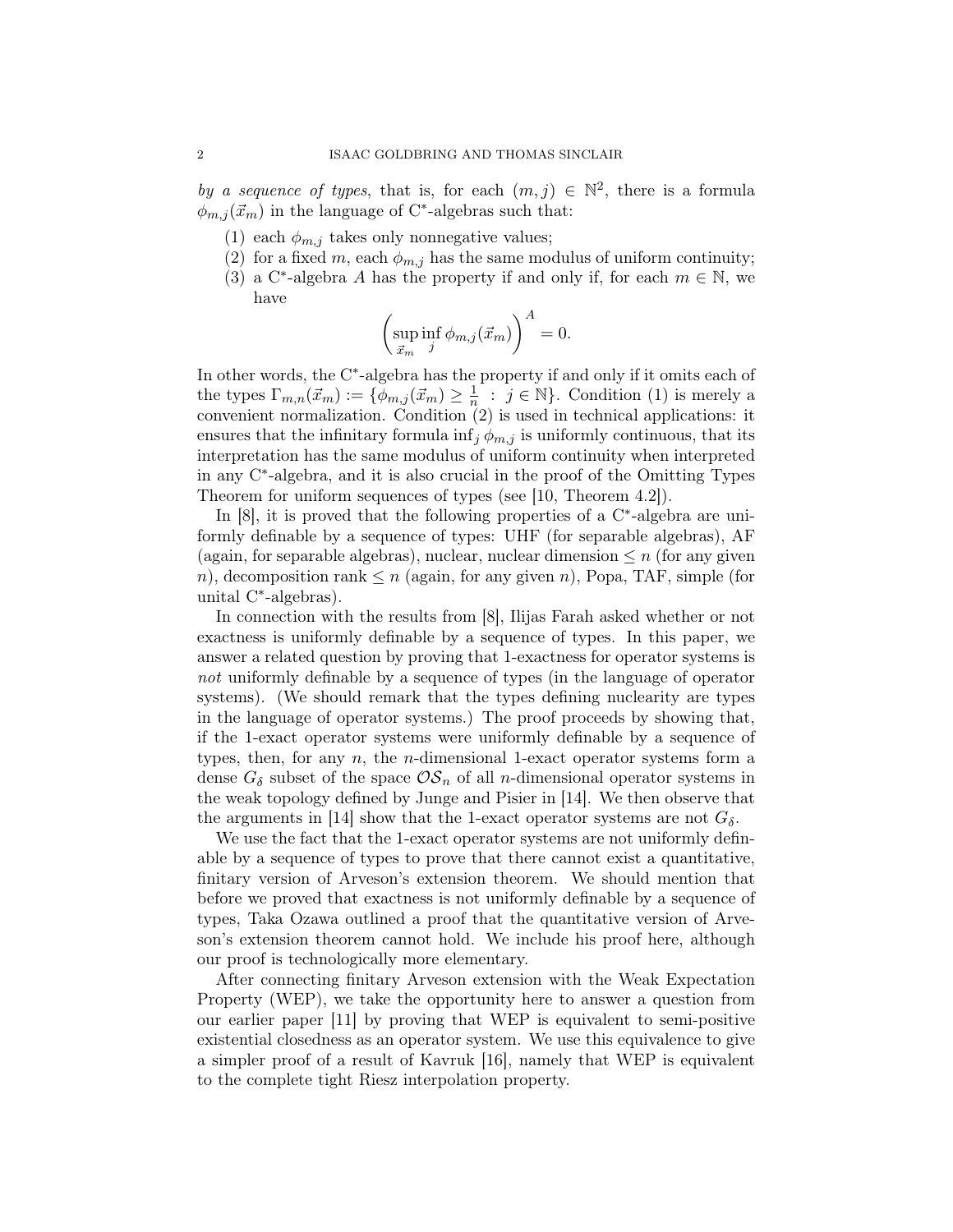We then describe a variant of the spaces  $\mathcal{OS}_n$  that we then use to give a new equivalent formulation of the Kirchberg embedding problem, which asks whether every C<sup>∗</sup> -algebra embeds into an ultrapower of the Cuntz algebra  $\mathcal{O}_2$ .

In the final section, we show how our results imply that the class of operator systems that have the local lifting property (in the sense of Kirchberg) is not uniformly definable by a sequence of types. In a positive direction, we show that the class of C<sup>\*</sup>-algebras with the local lifting property is infinitarily axiomatizable. We end with some results motivating the need to settle the question of whether or not the local lifting property is uniformly definable by a sequence of types.

We will assume that the reader is familiar with the operator space and system notions being described in this paper, although we will occasionally remind the reader of the definitions of these notions. We will also assume that the reader is familiar with the model-theoretic treatment of operator algebras, spaces, and systems; our earlier paper [11] describes this in great detail. That being said, we include appendices containing two model-theoretic discussions that are not as widely known.

We would like to thank Bradd Hart and Taka Ozawa for useful conversations regarding this work.

## 2. Exact operator spaces and systems

Let  $OS_n$  be the space of all isomorphism classes of *n*-dimensional operator spaces. There are two natural (metric) topologies on this space which we will refer to as the *strong* and weak topologies. For  $E, F \in \mathcal{OS}_n$  and  $k \geq 1$ , we define

$$
d_k(E, F) := \inf \{ ||u||_k \cdot ||u^{-1}||_k : u : E \to F \text{ linear bijection} \}.
$$

We define  $d_{\text{cb}}(E, F) := \sup_{k>1} d_k(E, F)$ .

One can show that  $\log d_{\rm cb}$  is a (complete) metric on  $\mathcal{OS}_n$  and the resulting topology is called the *strong topology* on  $\mathcal{OS}_n$ . It is straightforward to verify that a net  $E_i$  converges to  $E$  strongly if and only if there are linear bijections  $\phi_i : E_i \to E$  so that  $\|\phi_i\|_{\text{cb}} \cdot \|\phi_i^{-1}\|_{\text{cb}} \to 1$ .

Similarly,  $\log d_k$  is a metric on  $\mathcal{OS}_n$  as is the metric  $\delta_w := \sum_{k \geq 1} 2^{-k} \log d_k$ . The topology induced by  $\delta_w$  is called the *weak topology* on  $\mathcal{OS}_n$ . Here, a net  $E_i$  converges to  $E$  weakly if and only if there is a net of linear bijections  $\phi_i : E_i \to E$  so that, for all k, we have  $\|\phi_i\|_k, \|\phi_i^{-1}\|_k \to 1$ ; equivalently, E is completely isomorphic to the ultraproduct  $\prod_{\mathcal{U}} E_i$  for any nonprincipal ultrafilter U on the index set. It follows that  $(\mathcal{OS}_n, \text{wk})$  is a *compact* Polish space.

Recall that a finite-dimensional operator space  $E$  is said to be 1-exact if there are linear injections  $\phi_i: E \to M_{n_i}$  such that  $\|\phi_i\|_{\text{cb}} \cdot \|\phi_i^{-1}\|_{\text{cb}} \to 1$ . We let  $\mathcal{E}_n$  denote the set of *n*-dimensional 1-exact operator spaces. It follows that  $\mathcal{E}_n$  is the strong closure of the *n*-dimensional matricial operator spaces.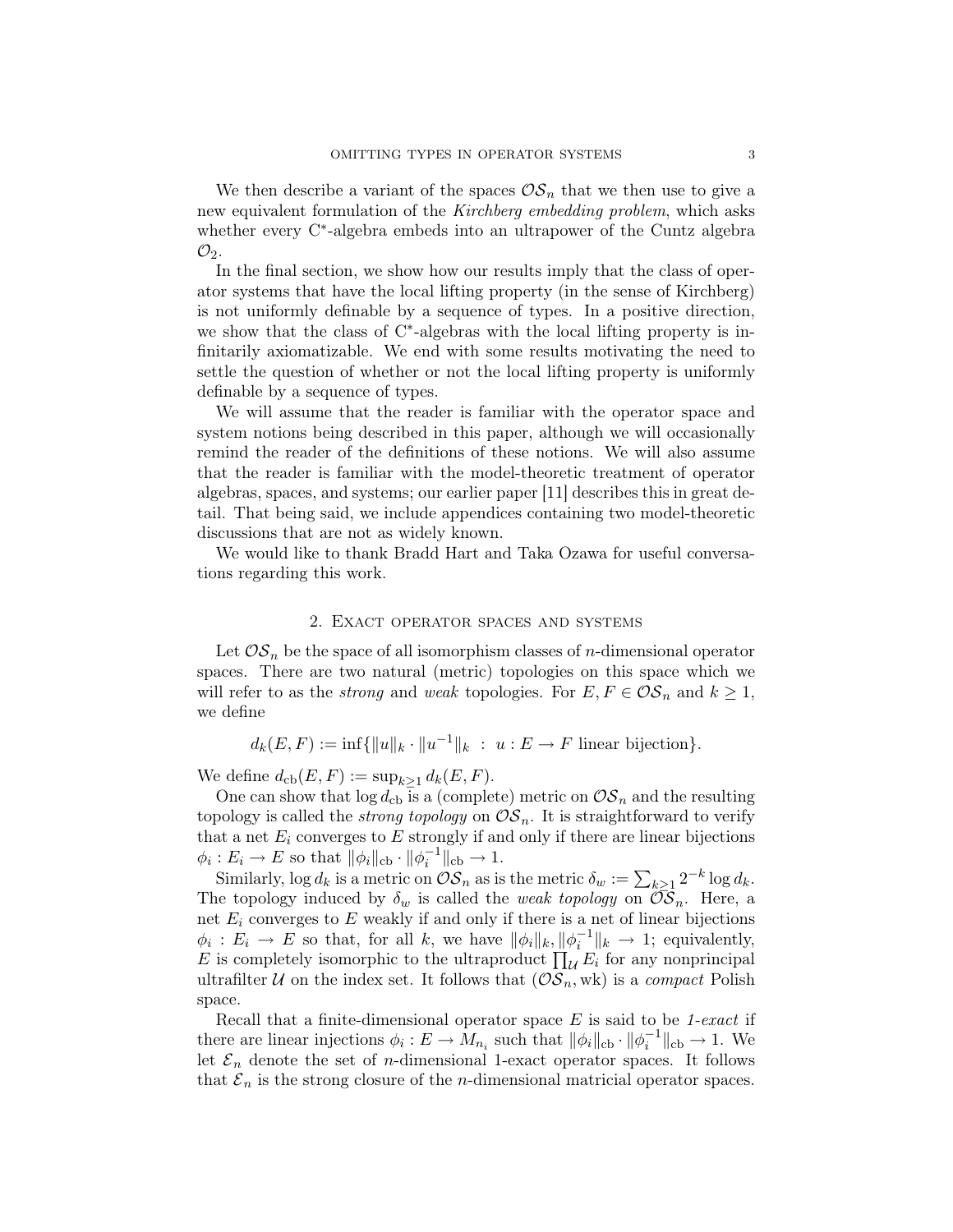As we will see in the next section, it will be important to understand the complexity (in the sense of descriptive set theory) of  $\mathcal{E}_n$  in the weak topology. Our first observation is that, for  $n \geq 3$ ,  $\mathcal{E}_n$  is not weakly comeager. In fact, this is precisely what Junge and Pisier [14, Theorem 2.3] establish in order to conclude, via Baire Category arguments, that  $OS_n$  is not strongly separable for  $n \geq 3$ .

The proof of the following theorem is essentially established in [14] although it is not explicitly stated there as such.

# **Theorem 2.1.** For any  $n \geq 3$ ,  $\mathcal{E}_n$  is not weakly comeager.

*Proof.* Suppose, towards a contradiction, that  $\mathcal{E}_n$  is weakly comeager. By [14, Proposition 2.1] and [7, Theorem 2.2], the map  $E \mapsto E^*$  (the operator space dual) on  $\mathcal{OS}_n$  is an isometric bijection (in either the weak or strong topology). It follows that  $\{E \in \mathcal{OS}_n : E^* \in \mathcal{E}_n\}$  is also comeager, so by the Baire Category Theorem,  $\{E \in \mathcal{OS}_n : E, E^* \in \mathcal{E}_n\}$  is dense, which is precisely the fact that leads to a contradiction in [14, Theorem 2.3].  $\Box$ 

As  $\mathcal{E}_n$  is weakly dense (see, for example, the proof of [14, Proposition 2.2]), this shows:

**Corollary 2.2.** For any  $n \geq 3$ ,  $\mathcal{E}_n$  is not weakly  $G_\delta$ .

Remark 2.3. We achieved a contradiction in the previous corollary by showing that, for  $n \geq 3$ , if  $\mathcal{E}_n$  is weakly  $G_\delta$ , then  $\mathcal{OS}_n$  is strongly separable. In [14], Junge and Pisier prove that if  $OS_n$  is strongly separable, then in turn any strongly closed set (e.g.  $\mathcal{E}_n$ ) is weakly  $G_\delta$ . Thus, any proof that  $\mathcal{E}_n$  is not weakly  $G_{\delta}$  would yield a new proof that  $\mathcal{OS}_n$  is not strongly separable.

**Remark 2.4.** For any  $n \geq 3$ ,  $(\mathcal{E}_n, \text{wk})$  is not a Baire space. Indeed, suppose that  $(\mathcal{E}_n, \text{wk})$  is a Baire space, and consider the identity map id :  $(\mathcal{E}_n, \text{wk}) \rightarrow$  $(\mathcal{E}_n, \text{strong})$ . By the same argument as in [14, Theorem 2.3]), id is Baire class one. By [17, Theorem 8.38], the points of continuity of id are dense in  $(\mathcal{E}_n, \text{wk})$ ; by [14, Proposition 2.2], the points of continuity of id are those  $E \in \mathcal{E}_n$  for which  $E^* \in \mathcal{E}_n$ . It follows that the set of all  $E \in \mathcal{OS}_n$  so that both E and  $E^*$  are in  $\mathcal{E}_n$  is weakly dense in  $\mathcal{OS}_n$ , leading to the same contradiction.

Although it plays no pivotal role in the sequel, we observe the following:

**Lemma 2.5.** For every n,  $\mathcal{E}_n$  is a weakly  $\Pi_3^0$  subset of  $\mathcal{OS}_n$ .

Proof. By the small perturbation argument, for any unital separable C<sup>\*</sup>algebra  $A$ , the space of all *n*-dimensional operator subsystems of  $A$  is separable in the strong topology for all  $n$ . As the relative weak and strong topologies coincide on the matricial operator systems (Smith's lemma), the set of matricial operator systems is separable in the weak topology; let  $(F_k)$ enumerate a countable dense set of them. Then  $E \in \neg \mathcal{E}_n$  if and only if

$$
E \in \bigcup_{m} \bigcap_{k} \bigcup_{l} \{ E' \in \mathcal{OS}_n : d_l(E', F_k) > 1 + \frac{1}{m} \}.
$$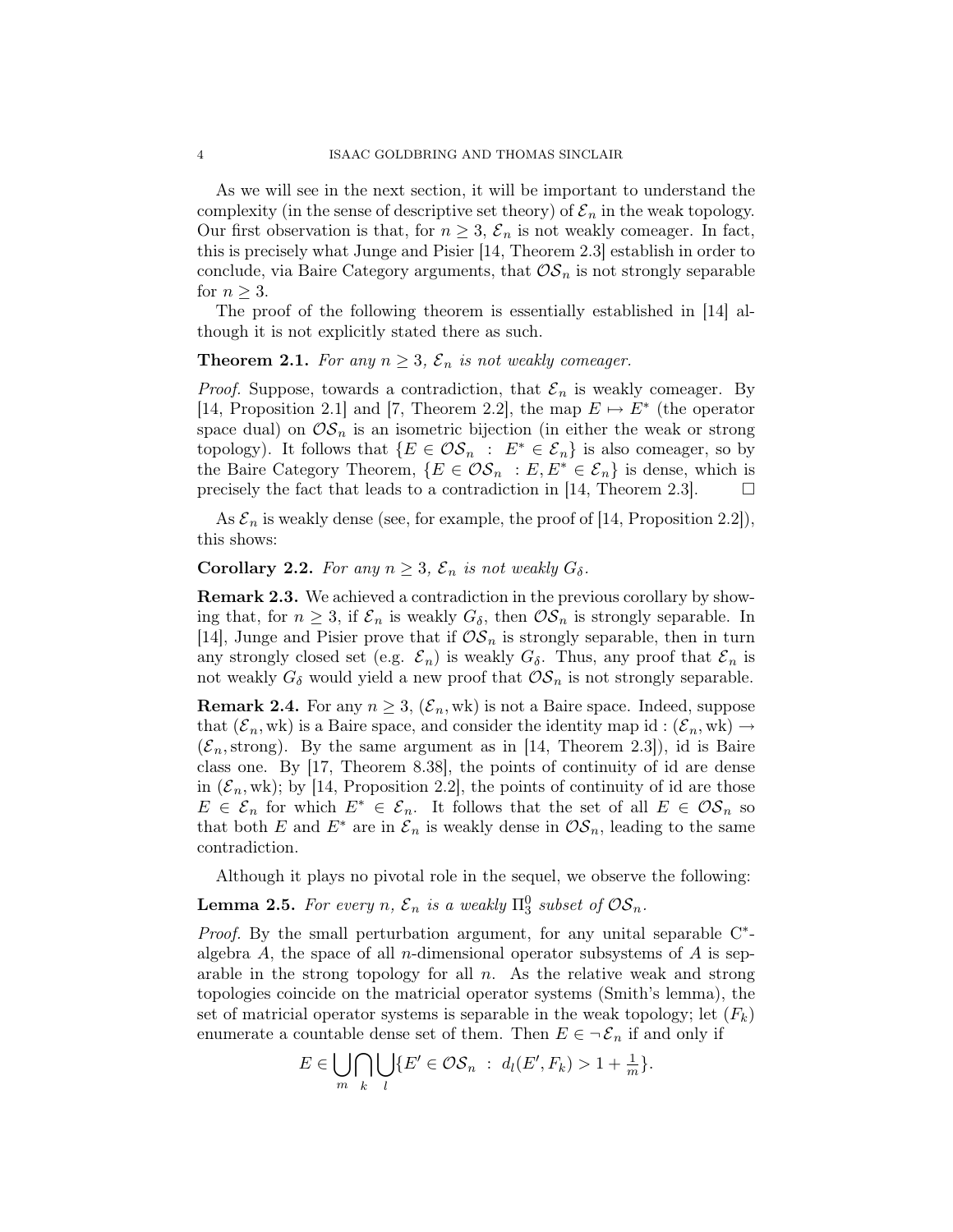It remains to note that  $\{E' \in \mathcal{OS}_n : d_l(E', F_k) > 1 + \frac{1}{m}\}\$ is weakly open.  $\Box$ **Question 2.6.** Where exactly in the (weak) Borel hierarchy does  $\mathcal{E}_n$  lie? In particular, is  $\mathcal{E}_n$  weakly  $\Pi_3^0$ -complete?

**Remark 2.7.** Let  $OSy_n$  be the subset of  $OS_n$  consisting of all *n*-dimensional operator systems, where the morphisms are now unital linear bijections. We conclude this section by mentioning that all of the discussion in this section holds for the category of n-dimensional operator systems rather than the category of  $n$ -dimensional operator spaces, the only exception being that the corresponding version of Theorem 2.1 holds for  $n \geq 5$  instead of  $n \geq 3$ .

### 3. The main result

In this section, we use the fact that  $\mathcal{E}_n$  is not  $G_\delta$  in the weak topology to prove that the 1-exact operator spaces (resp. 1-exact operator systems) are not uniformly definable by a sequence of types in the language of operator spaces (resp. the language of operator systems). For simplicity, we work entirely in the operator space category, although all proofs carry over to the operator system category without any change to the proofs.

In what follows, we use the notation and terminology from Appendix A. We let  $\mathcal L$  denote the language of operator spaces (see, e.g. [11]) and we let  $\mathfrak{M}_n \subseteq \mathfrak{M}$  denote the set of codes for *n*-dimensional operator spaces. We claim that  $\mathfrak{M}_n$  is a  $G_\delta$  subset of  $\mathfrak{M}$ , whence  $(\mathfrak{M}_n, \text{logic})$  is also a Polish space. Indeed, the set of operator systems of dimension at most  $n$  is a universally axiomatizable class, whence the set of codes for such operator systems forms a closed subset of  $\mathfrak{M}$  by Lemma A.1. It follows that  $\mathfrak{M}_n$  is the intersection of a closed subset of  $\mathfrak{M}$  with an open subset of  $\mathfrak{M}$ , so it is  $G_{\delta}$ .

We have a "forgetful" map  $F: \mathfrak{M}_n \to \mathcal{OS}_n$  given by sending an element of  $\mathfrak{M}_n$  to the operator space it codes.

**Lemma 3.1.** The map  $F : (\mathfrak{M}_n, \text{logic}) \to (\mathcal{OS}_n, \text{wk})$  is a continuous, open, surjective map.

*Proof.* Continuity is trivial to check as is surjectivity. Fix  $E \in \mathcal{OS}_n$  and choose  $X \in F^{-1}(E)$ . Let  $\{x_i\}$  be the coding of E given by X. A basic open neighborhood  $U$  of  $X$  checks a finite number of conditions over a finite number of sorts involving only  $\{x_1, \ldots, x_q\}$  for some q. It follows that we may choose  $k, \eta > 0$  so that for each E' such that  $d_k(E', E) < \eta$  witnessed by  $\phi$ :  $E' \to E$ , we have that the coding X' of E' defined by  $\{x'_i := \phi^{-1}(x_i)\}\)$  belongs to U. Hence the basic weak open neighborhood  $\{E' \in \mathcal{OS}_n : d_k(E', E) < \eta\}$ of E is contained in  $F(\mathcal{U})$ , and openess follows.

 $\Box$ 

Theorem 3.2. The class of 1-exact operator spaces is not uniformly definable by a sequence of types in the language of operator spaces.

Proof. Suppose, towards a contradiction, that the class of 1-exact operator spaces is uniformly definable by a sequence of types in the language of operator spaces. Then there are formulae  $\phi_{m,j}(x_1,\ldots,x_{l_m})$  in the language of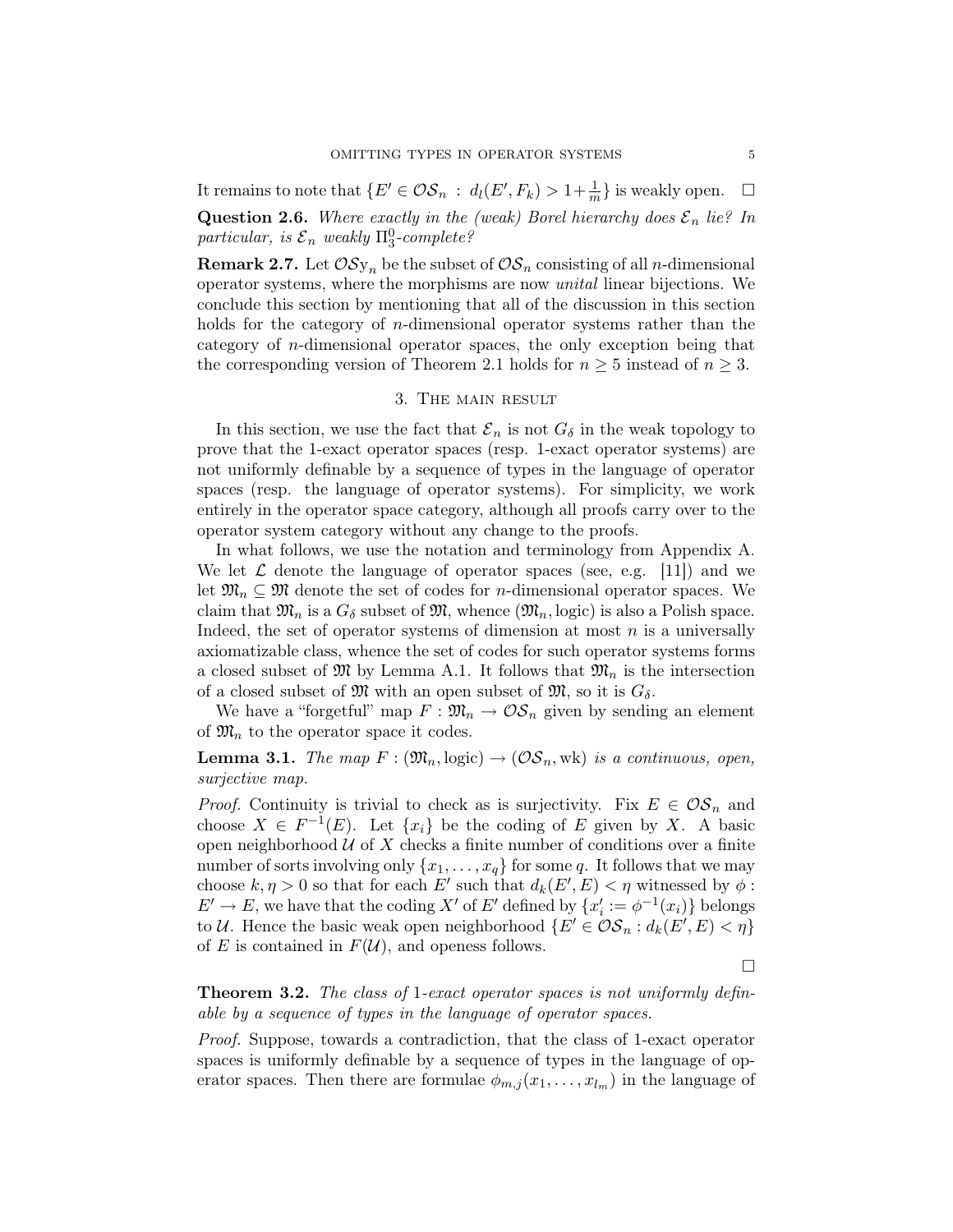operator spaces taking only nonnegative values so that, for an operator space  $E$ , we have that  $E$  is 1-exact if and only if

$$
\sup_m (\sup_{\vec{x}} \inf_j \phi_{m,j}(\vec{x}))^E = 0.
$$

Fix  $n \geq 3$ . We obtain a contradiction by showing that  $\mathcal{E}_n$  is  $G_\delta$  in the weak topology on  $\mathcal{OS}_n$ . Let  $(x_{m,k})_k$  enumerate all elements of  $\mathbb{N}^{l_m}$ . For  $k, q \geq 1$ , set

$$
U_{m,k,q} := \{ E \in \mathfrak{M}_n \ : \ \inf_j \phi_{m,j}^E(x_{m,k}) < \frac{1}{q} \}.
$$

It is straightforward to see that  $U_{m,k,q}$  is open in the logic topology on  $\mathfrak{M}_n$ and that  $F^{-1}(\mathcal{E}_n) = \bigcap_{m,k,q} U_{m,k,q}$ , so  $F^{-1}(\mathcal{E}_n)$  is a  $G_{\delta}$  subset of  $\mathfrak{M}_n$ , whence Polish. We then have that  $F|F^{-1}(\mathcal{E}_n) : F^{-1}(\mathcal{E}_n) \to \mathcal{E}_n$  is a surjective, continuous, open map, whence  $(\mathcal{E}_n, \text{wk})$  is Polish as well by a classical result of Sierpiński (see [17, Theorem 8.19]). It follows that  $\mathcal{E}_n$  is a  $G_\delta$  subset of  $OS_n$  in the weak topology.

**Remark 3.3.** By considering  $n \geq 5$  and applying the operator system version of Theorem 2.1, we obtain the operator system version of Theorem 3.2.

Remark 3.4. Recall from the introduction that Theorem 3.2 was inspired by a question of Iljias Farah, namely whether or not the class of exact C<sup>\*</sup>algebras is uniformly definable by a sequence of types. (For a C<sup>\*</sup>-algebra, exact is the same as 1-exact.) We point out that Theorem 3.2 does not seem to lead to a resolution of Farah's question. Since the forgetful map from the category of C<sup>\*</sup>-algebras to the category of operator systems is an equivalence of categories, it follows from the Beth definability theorem that there are formulae in the language of operator systems that approximate, uniformly over all C<sup>∗</sup>-algebras, the algebra multiplication, whence any types that could be used to define the exact C<sup>∗</sup> -algebras could be taken in the language of operator systems. Still, this seems to be of little use due to the loose connection between 1-exact operator systems and exact C<sup>∗</sup> -algebras. For example, there are 1-exact operator systems that do not embed into any exact C<sup>∗</sup> -algebras; see [20] and [21].

### 4. Failure of finitary Arveson extension

In this section, we show how the results of the previous section can be used to show that an approximate, quantitative version of Arveson's extension theorem fails.

First, it will be convenient to introduce a new definition:

**Definition 4.1.** An operator system X is said to be  $\mathbb{CP}\text{-}rigid$  if, for each  $n \in \mathbb{N}$  and  $\delta > 0$ , there are  $k \in \mathbb{N}$  and  $\epsilon > 0$  such that, for any unital, self-adjoint map  $\phi : E \to X$  with E an n-dimensional operator system and  $\|\phi\|_k < 1 + \epsilon$ , there is a u.c.p. map  $\phi' : E \to X$  with  $\|\phi - \phi'\| < \delta$ .

**Lemma 4.2.** For any  $k$ ,  $M_k$  is CP-rigid.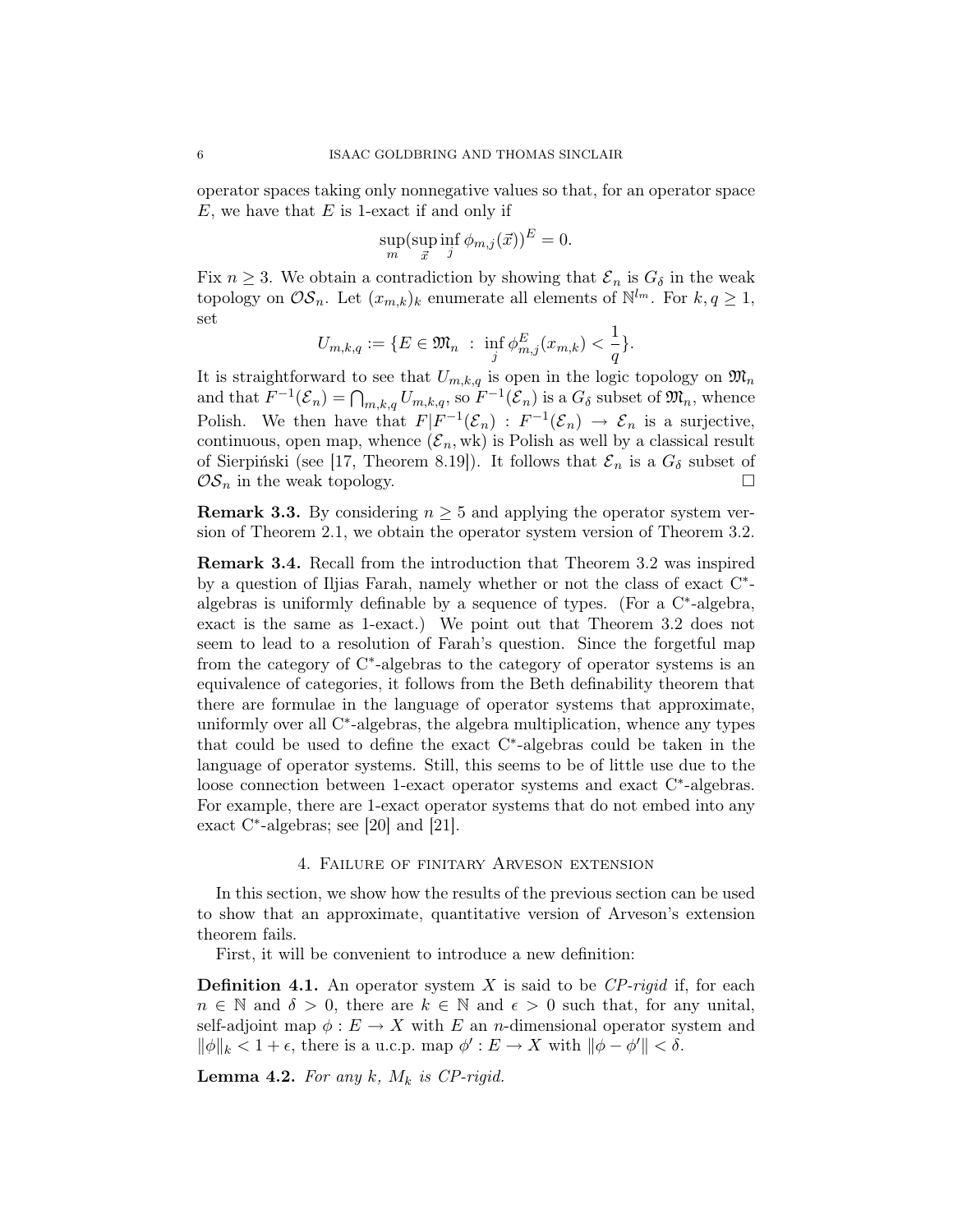*Proof.* Let  $\phi : E \to M_k$  be as above. By Smith's lemma (see, for example, [5, Lemma B.4]), we have that  $\|\phi\|_{cb} = \|\phi\|_{k}$ . Next it follows from the Haagerup–Paulsen–Wittstock extension theorem that for any unital, selfadjoint linear map  $\phi: E \to M_k$ , there is a u.c.p. map  $\phi': E \to M_k$  with  $\|\phi' - \phi\|_{cb} \leq 2(\|\phi\|_{cb} - 1)$ . (See [5, Corollary B.9].) It follows that, for the parameters  $n, \delta$  as above, we may choose  $k, \delta/2$ .

We will need an operator space version of the CP-rigidity of matrix algebras:

**Corollary 4.3.** For any finite-dimensional operator space E and any  $\delta > 0$ , if  $\phi : E \to M_k$  is a linear map with  $\|\phi\|_{2k} < 1+\delta$ , then there is a completely contractive (c.c.) map  $\phi': E \to M_k$  with  $\|\phi - \phi'\| < 2\delta$ .

*Proof.* Let  $F \subseteq M_2(E)$  be the Paulsen operator system associated to E (see, e.g., [5, Appendix B]), so  $E = (F)_{12}$ . For  $\phi$  as above, we obtain a unital, selfadjoint map  $\phi : F \to M_{2k}$  with  $(\phi)_{12} = \phi$  that also satisfies  $\|\phi\|_{2k} < 1 + \delta$ . By (the proof of) Lemma 4.2, there is a u.c.p. map  $\tilde{\psi}: F \to M_{2k}$  such that  $\|\tilde{\phi} - \tilde{\psi}\| < 2\delta$ . The map  $\psi := (\tilde{\psi})_{12}$  is as desired.

In [11, Proposition 2.40], it was shown that each  $M_k$  has the dual property of CP-stability. As a consequence of this, for every k and  $\epsilon > 0$ , there is  $\delta > 0$ such that whenever  $\phi: M_k \to A$  is a unital map into a C<sup>\*</sup>-algebra for which  $\|\phi\|_k \leq 1 + \delta$ , then there is a u.c.p. map  $\psi : M_k \to A$  with  $\|\phi - \psi\| < \epsilon$ .

The following definition contains the central notion of this section.

**Definition 4.4.** We say that a sequence of operator systems  $(X_n)$  satisfies finitary Arveson extension (FAE) if  $\prod_{\mathcal{U}} X_n$  is finitely approximately injective for all nonprincipal ultrafilters  $U$  on N. If X is an operator system, then we say that  $X$  satisfies FAE if the sequence that is constantly  $X$  satisfies FAE.

We recall that an operator system X is approximately injective  $(a.i.)$  if, for every inclusion of finite-dimensional operator systems  $E \subset F$ , any u.c.p. map  $\phi : E \to X$  and  $\epsilon > 0$ , there exists a u.c.p. map  $\phi' : F \to X$  so that  $\|\phi'\|_{E} - \phi\| < \epsilon$ . X is finitely approximately injective (f.a.i.) if the conclusion of approximate injectivity holds with the restriction that  $E \subset F \subset M_n$  for some n.

**Remark 4.5.** X is FAE if and only if  $X^{\mathcal{U}}$  is f.a.i. for *some* nonprincipal ultrafilter  $U$  on N. Indeed, suppose that  $X^U$  is f.a.i. and consider another nonprincipal ultrafilter  $V$  on  $N$ . Consider finite-dimensional operator systems  $E \subseteq F \subseteq M_n$ , a u.c.p. map  $\phi: E \to X^{\mathcal{V}}$ , and  $\epsilon > 0$ . Let Y be a separable elementary substructure of  $X^{\mathcal{V}}$  containing  $\phi(E)$  and let  $\psi: Y \to X^{\mathcal{U}}$  be an elementary embedding. Since  $X^{\mathcal{U}}$  is f.a.i. , there is a u.c.p. map  $\chi : F \to X^{\mathcal{U}}$ such that  $||\chi|E - (\psi \circ \phi)|| < \epsilon$ . Let Z be a separable elementary substructure of  $X^{\mathcal{U}}$  containing  $\psi(Y)$  and  $\chi(F)$ . Finally, let  $\theta: Z \to X^{\mathcal{V}}$  be an elementary embedding such that  $\theta|\psi(Y) = \psi^{-1}$ . It follows that  $\theta \circ \chi : F \to X^{\mathcal{V}}$  is a u.c.p. map for which  $\|(\theta \circ \chi)|E - \phi\| < \epsilon$ .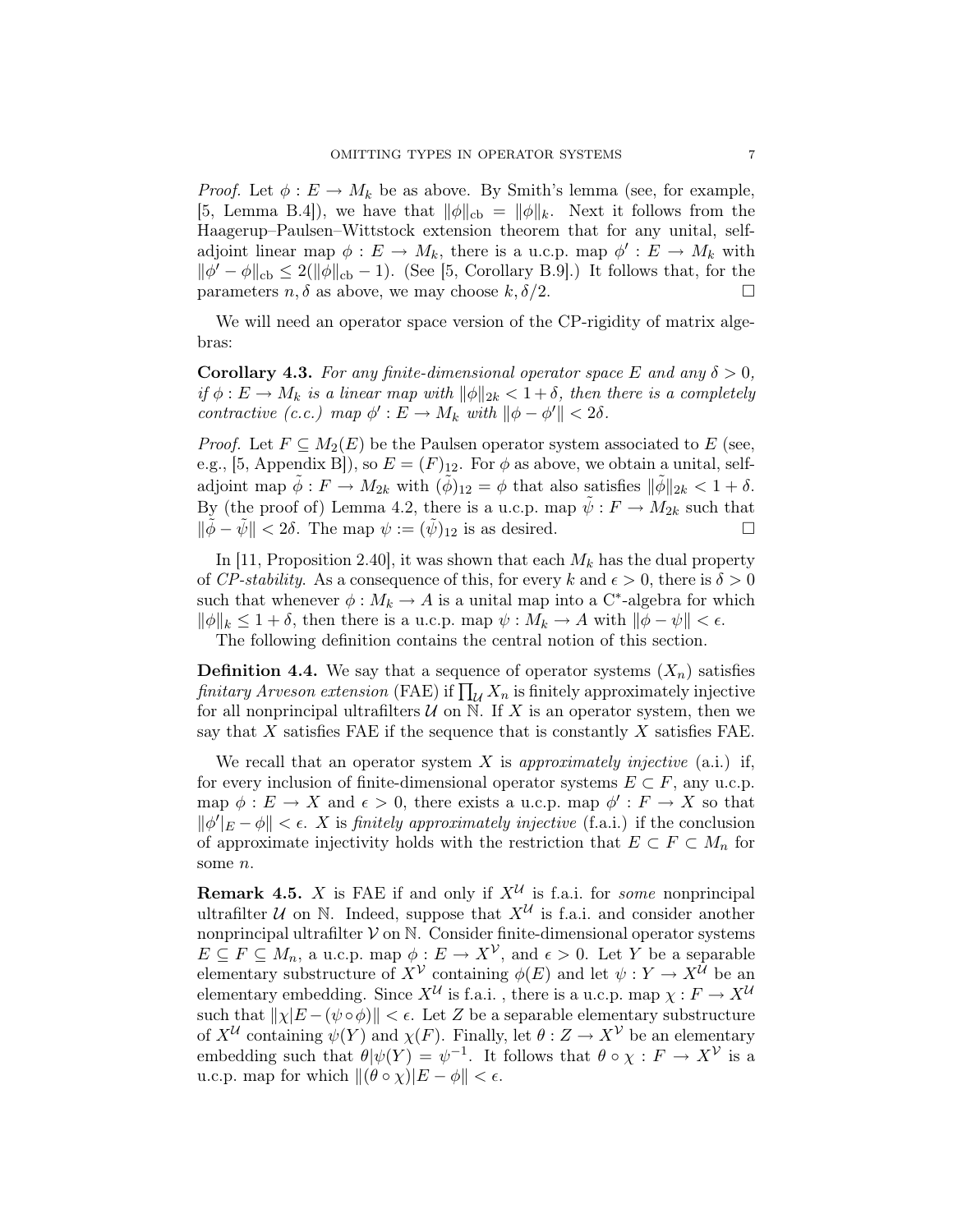**Remark 4.6.**  $(M_n)$  is FAE if and only if  $\prod_{\mathcal{U}} M_n$  is f.a.i. for *some* nonprincipal ultrafilter  $U$  on N. Indeed, this follows from the fact any nonprincipal ultraproduct of matrix algebras can be embedded into any other nonprincipal ultraproduct of matrix algebras with conditional expectation. That being said, we will soon see that  $(M_n)$  is not FAE.

**Notation 4.7.** Suppose that  $(X_i : i \in I)$  is a family of operator spaces (or operator systems or  $C^*$ -algebras),  $\mathcal U$  is a nonprincipal ultrafilter on  $I$ , and  $\prod_{\mathcal{U}} X_i$  the corresponding ultraproduct. Given an element  $(a_i) \in \ell^{\infty}(X_i)$ , we denote its image in  $\prod_{\mathcal{U}} X_i$  by  $(a_i)^\bullet$ . Similarly, if E is an operator space (or operator system or  $\overline{C^*}$ -algebra) and  $(\phi_i : E \to X_i)$  is a family of uniformly bounded linear maps, we let  $(\phi_i)^\bullet : E \to \prod_{\mathcal{U}} X_i$  be the function defined by  $(\phi_i)^\bullet((a_i)^\bullet) := (\phi_i(a_i))^\bullet.$ 

The next lemma explains the choice of terminology.

**Lemma 4.8.**  $(X_n)$  is FAE if and only if the following condition holds: given an inclusion of operator systems  $E \subset M_m$  and  $k \in \mathbb{N}$ , there exists  $l \in \mathbb{N}$  so that for any  $q \geq l$  and unital map  $\phi : E \to X_q$  with  $\|\phi\|_{l} < 1+1/l$  there exists a unital map  $\phi': M_m \to X_q$  so that  $\|\phi'\|_k < 1 + 1/k$  and  $\|\phi'\|_k - \phi\| < 1/k$ .

*Proof.* First suppose that  $(X_n)$  is FAE and fix  $E \subseteq M_m$  and  $k \in \mathbb{N}$ . Suppose, for a contradiction, that no  $l$  exists as desired. Then for each  $l$ , we can find  $q_l \geq l$  and a unital map  $\phi_l : E \to X_{q_l}$  such that  $\|\phi_l\| < 1 + 1/l$  and such that  $\phi_l$  is at least  $1/k$  away from all unital linear maps  $\phi': M_m \to X_{q_l}$  with  $\|\phi'\|_k < 1 + 1/k$ . Let  $I := \{q_l : l \in \mathbb{N}\}\$  and note that I is infinite. Let U be a nonprincipal ultrafilter on N such that  $I \in \mathcal{U}$ . Then  $\phi := (\phi_l)^{\bullet}$ :  $E \to \prod_{\mathcal{U}} X_n$  is a unital, completely contractive map, whence it is u.c.p. Since  $\prod_{\mathcal{U}} X_n$  is f.a.i., there is a u.c.p. map  $\phi' : M_m \to \prod_{\mathcal{U}} M_n$  such that  $\|\phi'\|_E - \phi\| < 1/k$ . Without loss of generality, we may write  $\phi' := (\phi'_n)^{\bullet}$ , where each  $\phi'_n : M_m \to X_n$  is unital and linear. We obtain the desired contradiction since  $\|\phi'_n\|_k < 1 + 1/k$  and  $\|\phi'_n\|_E - \phi_n \| < 1/k$  for almost all  $n \in I$ .

For the converse, consider a u.c.p. map  $\phi: E \to \prod_{\mathcal{U}} X_n$ , where  $E \subseteq M_m$ is an operator subsystem, and  $\epsilon > 0$ . By assumption, for any  $k > 0$ , there is a unital linear map  $\phi_k : M_m \to \prod_{\mathcal{U}} X_n$  such that  $\|\phi_k\|_k < 1 + 1/k$  and such that  $\|\phi_k|E - \phi\| < \epsilon$ . The result follows from the fact that  $\prod_{\mathcal{U}} X_n$  is  $\aleph_1$ -saturated.  $\square$ 

For the rest of this subsection, we fix a nonprincipal ultrafilter  $U$  on  $N$ .

**Lemma 4.9.** Assume that  $(M_n)$  is FAE. Fix an inclusion of operator spaces  $E \subset M_m$ . Then for every  $\eta > 0$  there exists  $l \in \mathbb{N}$  so that for any map  $\phi: E \to \prod_{\mathcal{U}} M_n$  with  $\|\phi\|_{l} < 1 + 1/l$ , there exists c.c.  $\phi': M_m \to \prod_{\mathcal{U}} M_n$ with  $\|\phi'\|_E - \phi\| < \eta$ .

*Proof.* Let  $F \subseteq M_2(M_m)$  be the Paulsen operator system associated to E. Let  $\delta < \frac{\eta}{2}$  witness the CP-stability of  $M_{2m}$  corresponding to the parameter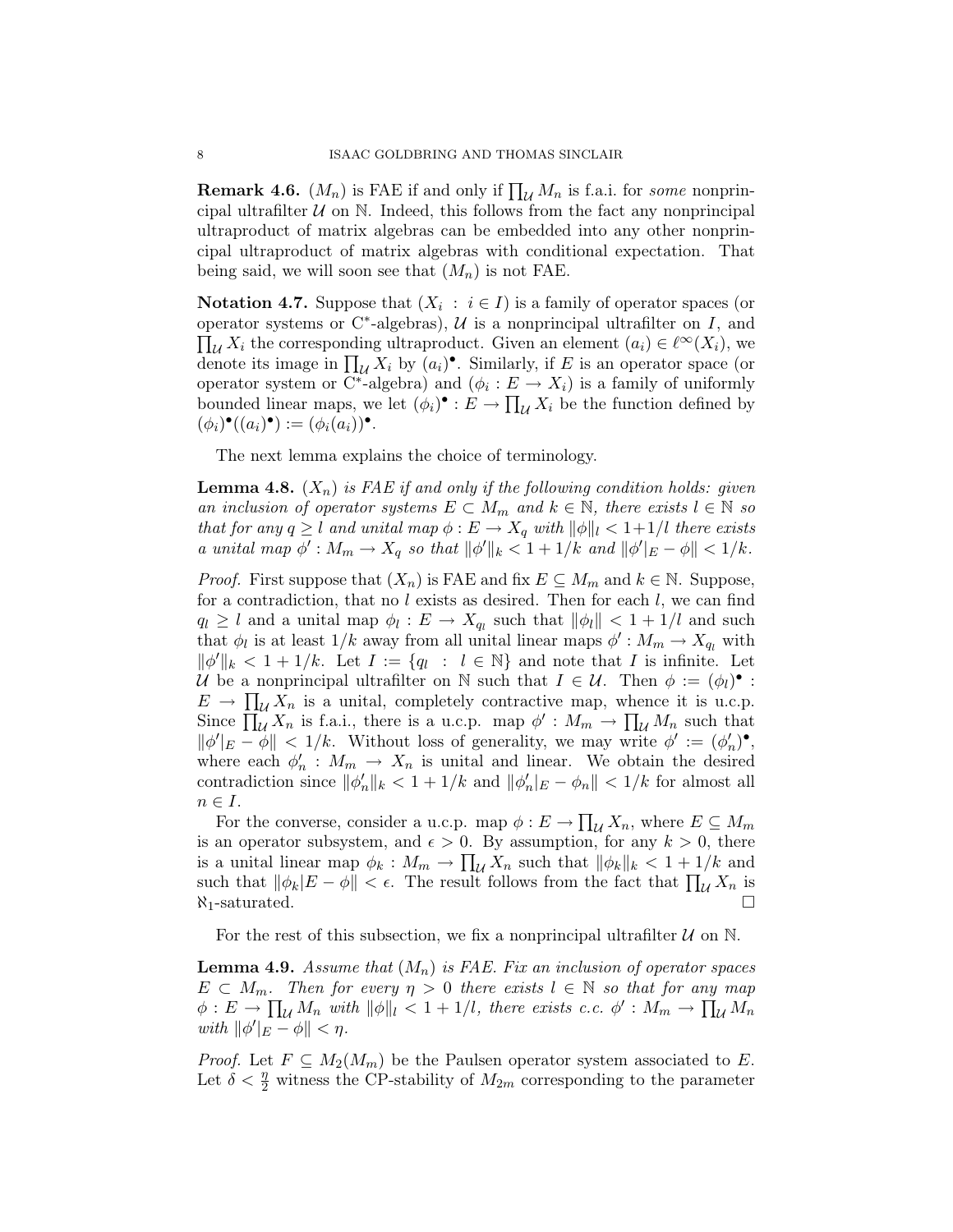η  $\frac{\eta}{2}$ . Take  $k > \max(2m, \frac{1}{\delta})$ . Let  $l \in \mathbb{N}$  be as in the conclusion of Lemma 4.8 for  $F \subseteq M_{2m}$  and k.

We claim that this l is as desired. Towards this end, suppose that  $\phi$ :  $E \to \prod_{\mathcal{U}} M_n$  is a linear map with  $\|\phi\|_{l} < 1 + \frac{1}{l}$ . Write  $\phi = (\phi_i)^{\bullet}$  with each  $\phi_i: E \to M_i$  linear and  $\|\phi_i\|_l < 1 + \frac{1}{l}$ . We get associated unital, self-adjoint maps  $\tilde{\phi}_i : F \to M_2(M_i)$  with  $\|\tilde{\phi}_i\|_l < 1 + \frac{1}{l}$ . Thus, for  $i \geq l$ , we get unital maps  $\phi'_i : M_{2m} \to M_{2i}$  with  $\|\phi'_i\|_k \leq 1 + \frac{1}{k}$  and  $\|\phi'_i\|_F - \tilde{\phi}_i\| \leq \frac{1}{k}$ . By choice of k, there is a u.c.p. map  $\psi_i: M_{2m} \to M_{2i}$  with  $\|\phi'_i - \psi_i\| \leq \frac{\eta}{2}$ . It follows that  $\phi' := ((\psi_i)_{12})^{\bullet}$  is the desired map.

 $\Box$ 

Using the previous lemma together with the fact that there are only finitely many subspaces of a given matrix algebra, under the assumption that  $(M_n)$ is FAE, there is a function  $\sigma : \mathbb{N} \to \mathbb{N}$  so that, given any operator space  $E \subseteq M_m$  and any linear map  $\phi: E \to \prod_{\mathcal{U}} M_n$  with  $\|\phi\|_{\sigma(m)} \leq 1 + \frac{1}{\sigma(m)},$ there is a c.c.  $\phi' : M_m \to \prod_{\mathcal{U}} M_n$  with  $\|\phi'\|_E - \phi\| < \frac{1}{m}$  $\frac{1}{m}$ .

We are now ready to prove the main result in this section.

## **Theorem 4.10.**  $(M_n)$  is not FAE.

*Proof.* We prove that if  $(M_n)$  is FAE, then the class of 1-exact operator spaces is uniformly definable by a sequence of types in the language of operator spaces, contradicting Theorem 3.2. Towards that end, for every  $l, m \in \mathbb{N}$ and every operator space E, we define a function  $P_{l,m}^E : E^l \to \mathbb{R}$  by setting

$$
P_{l,m}^{E}(\vec{a}) := \inf_{\phi,\psi} \left( \| (\psi \circ \phi)(\vec{a}) - \vec{a} \| + \frac{1}{m} \right),
$$

where  $\phi: E(\vec{a}) \to M_m$  is a linear map with  $\|\phi\|_{2m} \leq 1+\frac{1}{m}$  and  $\psi: \phi(E(\vec{a})) \to$ E is a linear map with  $\|\psi\|_{\sigma(m)} \leq 1 + \frac{1}{\sigma(m)}$ . (Here, by  $E(\vec{a})$  we mean the operator subspace of E generated by  $\vec{a}$ .)

We first observe that each  $P_{l,m}$  is a definable predicate (relative to the theory of operator spaces). Indeed, by the discussion in Appendix B, it suffices to show that: if  $(E_i)$  are operator spaces and  $E := \prod_{\mathcal{U}} E_i$ , then, for every  $\vec{a} = (\vec{a}_i)^{\bullet} \in E$ ,  $P_{l,m}^{E}(\vec{a}) = \lim_{\mathcal{U}} P_{l,m}^{E_i}(\vec{a}_i)$ . We leave it to the reader to verify this equality.

Thus, in order to contradict Theorem 3.2, it remains to show that an operator space E is 1-exact if and only if  $\inf_m P_{l,m}^E$  is identically 0 for all  $l \in \mathbb{N}$ . First assume that E is 1-exact and fix  $l \in \mathbb{N}$ ,  $\vec{a} \in E^{l}$ , and  $\epsilon > 0$ . Since E is 1-exact, there is  $m \in \mathbb{N}$  and c.c. maps  $\phi : E(\vec{a}) \to M_m$  and  $\psi : \phi(E(\vec{a})) \to E$  such that  $\|(\psi \circ \phi)(\vec{a}) - \vec{a}\| < \frac{\epsilon}{2}$  $\frac{\epsilon}{2}$ . If  $\frac{1}{m} < \frac{\epsilon}{2}$  $\frac{\epsilon}{2}$ , we would be done. Nevertheless, one can always remedy the situation to ensure that this is the case. Indeed, consider the map  $\phi_2 : E(\vec{a}) \to M_m \oplus M_m \subseteq M_{2m}$ given by  $\phi_2(x) = \phi(x) \oplus \phi(x)$  and the map  $\psi_2 : \phi(E(\vec{a})) \oplus \phi(E(\vec{a})) \to E$ given by  $\psi_2(x \oplus y) = (\psi(x) + \psi(y))/2$ . Then  $\phi_2$  and  $\psi_2$  are still c.c. and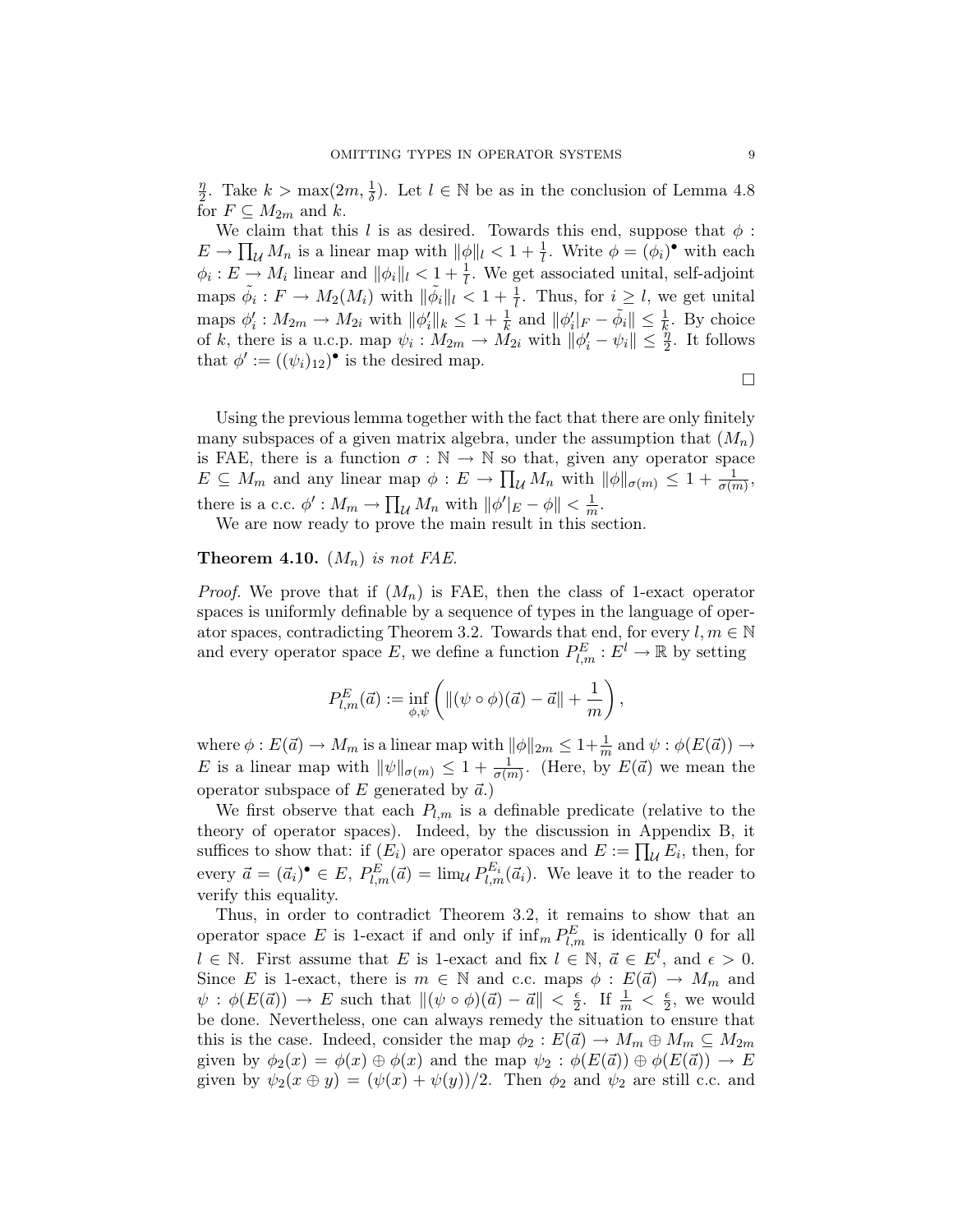$\psi_2 \circ \phi_2 = \psi \circ \phi$ . Thus, one can interate this process until the factorization is through a matrix algebra  $M_q$  with  $\frac{1}{q} < \frac{\epsilon}{2}$  $\frac{\epsilon}{2}$ .

We now prove the converse implication. Suppose that  $E$  is an operator space for which  $\inf_m P_{l,m}^E$  is identically 0 for all l. Without loss of generality,  $E$  is separable, whence we may further assume that  $E$  is concretely represented as an operator subspace of  $\prod_{\mathcal{U}} M_n$ . It suffices to show that the inclusion map  $E \hookrightarrow \prod_{\mathcal{U}} M_n$  is a nuclear embedding. Towards this end, fix  $\vec{a} \in E^l$ and  $\epsilon > 0$ . By assumption, there is  $m \in \mathbb{N}$ , a linear map  $\phi : E(\vec{a}) \to M_m$ with  $\|\phi\|_{2m} \leq \frac{1}{m}$  $\frac{1}{m}$  and a linear map  $\psi : \phi(E(\vec{a})) \to E$  with  $\|\psi\|_{\sigma(m)} \leq 1 + \frac{1}{\sigma(m)}$ for which  $\|(\psi \circ \phi)(\vec{a}) - \vec{a}\| + \frac{1}{m} < \epsilon$ . By Corollary 4.3, there is a c.c. map  $\phi' : E(\vec{a}) \to M_m$  with  $\|\phi - \phi'\| < \frac{2}{m}$  $\frac{2}{m}$ . By the definition of  $\sigma$ , there is a c.c. map  $\psi': M_m \to \prod_{\mathcal{U}} M_n$  with  $\|\psi'\|_{\phi(E(\vec{a}))} - \psi\| \leq \frac{1}{m}$ . It remains to observe that

$$
\|(\psi' \circ \phi')(\vec{a}) - \vec{a}\| \le \frac{2}{m} + \frac{1}{m}(1 + \frac{1}{m}) + \epsilon \le 2\epsilon + 2\epsilon + \epsilon = 5\epsilon. \quad \Box
$$

Corollary 4.11.  $\mathcal{B}(H)$  is not FAE.

*Proof.* There is an embedding  $\prod_{\mathcal{U}} M_n \hookrightarrow \mathcal{B}(H)^{\mathcal{U}}$  admitting a conditional expectation; hence, if  $\mathcal{B}(H)$ <sup>U</sup> were f.a.i., then this would also be true for  $\prod_{\mathcal{U}} M_n$ , a contradiction.

We end this subsection with some revisionist history. The argument in the proof of Theorem 4.10 was inspired by a very similar argument of the second author showing that nuclearity for operator systems is uniformly definable by a sequence of types. The main change that needs to be made is that the analogy of the function  $\sigma$  above is guaranteed to exist by the CP-stability of matrix algebras. (Technically speaking the predicates analogous to the  $P_{l,m}$ 's above are not actually definable in the language of operator systemsdue to usual technicalities concerning unitality-so one needs to work in an expanded language.) This proof then showed that the nuclear  $n$ -dimensional operator systems form a weakly  $G_{\delta}$  set (a fact that appears not to have been observed before) and led us to consider whether or not the 1-exact ndimensional operator systems were also weakly  $G_{\delta}$ . The first author later pointed out that the authors of [8] changed their original proof of the fact that nuclear C<sup>∗</sup> -algebras are uniformly definable by a sequence of types in the language of C<sup>∗</sup> -algebras in such a way that the proof carried over to the category of operator systems.

## 4.1. Clarifying remarks about FAE.

**Proposition 4.12.** A unital  $C^*$ -algebra is f.a.i. if and only if it has the WEP.

Proof. The proof of this proposition is almost entirely contained in the literature; here we just connect the dots. Let  $A$  denote a unital  $C^*$ -algebra. Following  $[6]$ , we say that A is *almost injective* if, for any finite-dimensional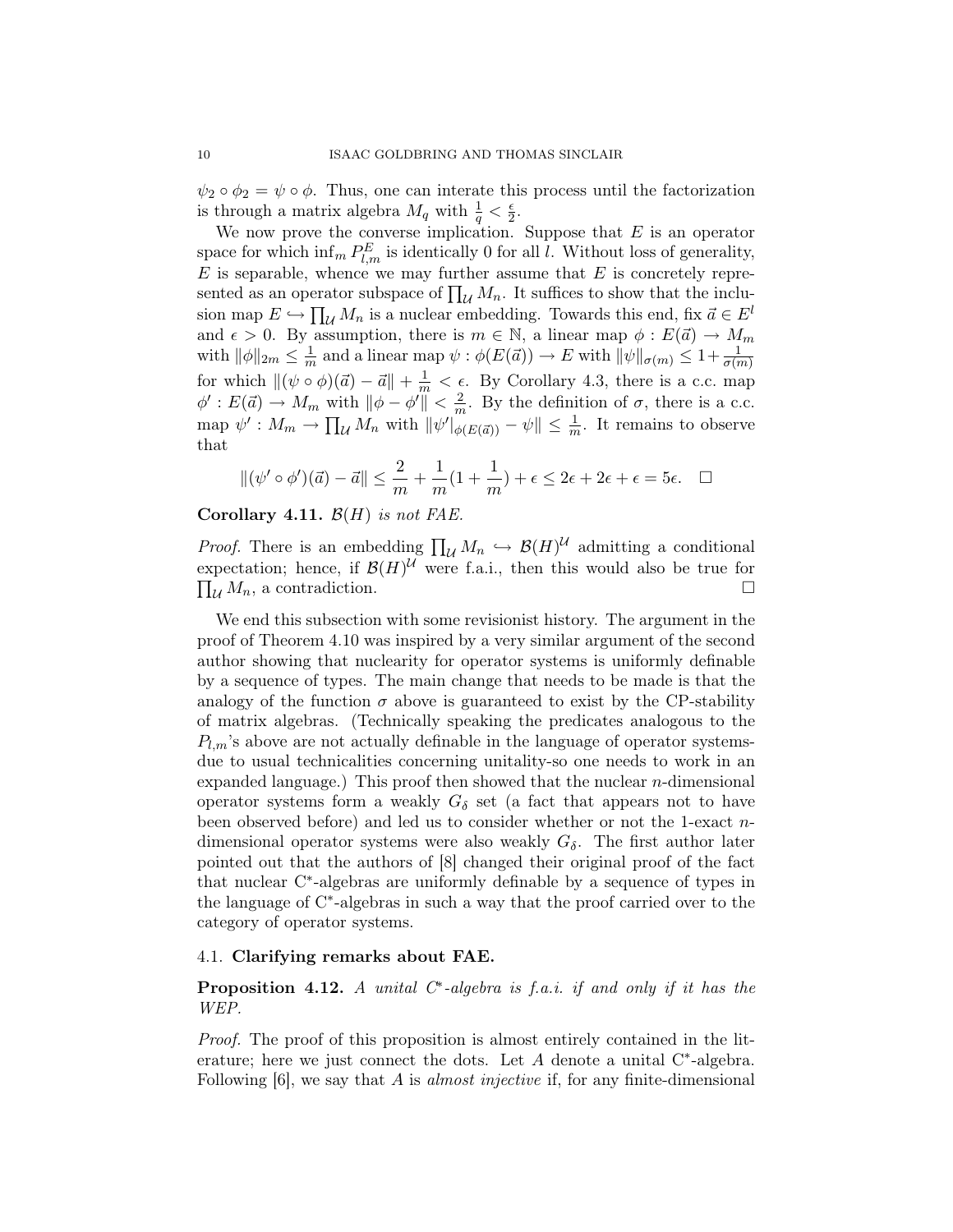operator systems  $E \subseteq F$  and any u.c.p. map  $\phi : E \to A$ , there is a u.c.p.  $\psi : F \to A^{**}$  extending  $\phi$ . If we only require this extension property to hold for finite-dimensional matricial operator systems, then  $A$  is said to be *finitely* almost injective. By [6, Theorem 6.1 and Corollary 6.3], we have that A has WEP if and only if A is finitely almost injective.

It thus remains to show that A is f.a.i. if and only if it is finitely almost injective. For the converse, by the duality between c.p. maps from  $M_n$  to  $A^{**}$  and positive operators in  $M_n(A^{**})$ , given u.c.p.  $\phi : E \to A$  and a u.c.p. extension  $\psi : M_n \to A^{**}$ , we can norm approximate  $\psi$  by u.c.p. maps  $\psi': M_n \to A$ ; see the proof of [5, Proposition 2.3.8] for the full details.  $\square$ 

Corollary 4.13. If A is a  $C^*$ -algebra, then A satisfies FAE if and only if  $A^{\mathcal{U}}$  has WEP for some (equiv. for all) nonprincipal ultrafilter(s)  $\mathcal{U}$  on  $\mathbb{N}$ .

**Corollary 4.14.**  $\mathcal{B}(H)^{\mathcal{U}}$  and  $\prod_{\mathcal{U}} M_n$  do not have the WEP.

We thank the anonymous referee for pointing out the following corollary.

Corollary 4.15.  $A$   $C^*$ -algebra is FAE if and only if it is subhomogenous.

We will need the following fact communicated by the referee without proof, which we will now undertake to provide.

**Lemma 4.16.** If A is a unital  $C^*$ -algebra which is not subhomogenous, then there is a u.c.p. embedding  $\prod_{\mathcal{U}} M_n \hookrightarrow A^{\mathcal{U}}$  with conditional expectation.

*Proof.* Let n be arbitrary. Since  $A$  is not subhomogenous, it admits an irreducible representation  $\pi : A \to \mathcal{B}(H)$  with  $\dim(H) \geq n$ . Let  $H_n$  be an *n*-dimensional subspace of H and let  $\rho_n : \mathcal{B}(H) \to \mathcal{B}(H_n)$  be the canonical conditional expectation given by restriction. By Kadison's transitivity theorem, for any  $\epsilon > 0$  and any operator  $x \in \mathcal{B}(H_n) \cong M_n$ , there is  $a \in A$  with  $\|\pi(a)\| < \|x\| + \epsilon$  so that  $\pi(a)|_{H_n} = x$ . It thus follows by the CP-stability of  $M_n$  that there is a u.c.p. map  $\psi_n : M_n \to \pi(A)$  so that  $\|\rho_n \circ \psi_n - \mathrm{id}_{M_n}\| < 1/n$ . By the Choi-Effros lifting theorem, there is a u.c.p. map  $\tilde{\psi}_n : M_n \to A$  such that  $\pi \circ \tilde{\psi}_n = \psi_n$ . Let  $\psi := (\tilde{\psi}_n)^{\bullet} : \prod_{\mathcal{U}} M_n \to A^{\mathcal{U}}$ . It follows immediately that  $\psi$  is a u.c.p. embedding and that the u.c.p. map  $\rho := (\rho_n \circ \pi)^{\bullet} : A^{\mathcal{U}} \to \prod_{\mathcal{U}} M_n$  satisfies  $\rho \circ \psi = \mathrm{id}_{\prod_{\omega} M_n}$ .

*Proof of Corollary 4.15.* Let  $A$  be a C<sup>\*</sup>-algebra. First suppose that  $A$  is subhomogenous. Then  $A^{\mathcal{U}}$  is also subhomogeneous, whence nuclear and thus has the WEP. On the other hand, if A is not subhomogenous, then by the previous lemma there is an operator system embedding  $\prod_{\mathcal{U}} M_n \hookrightarrow A^{\mathcal{U}}$  whose image is the image of a conditional expectation on  $A^{\mathcal{U}}$ . Thus if  $A^{\mathcal{U}}$  did have the WEP, it would follow that so would  $\prod_{\mathcal{U}} M_n$ , contradicting Corollary  $4.14.$ 

Remark 4.17. The previous corollary has some interesting consequences. First, it demonstrates that a subalgebra of an FAE C<sup>∗</sup> -algebra is also FAE, a statement which is not immediate from the definition. Second, we see that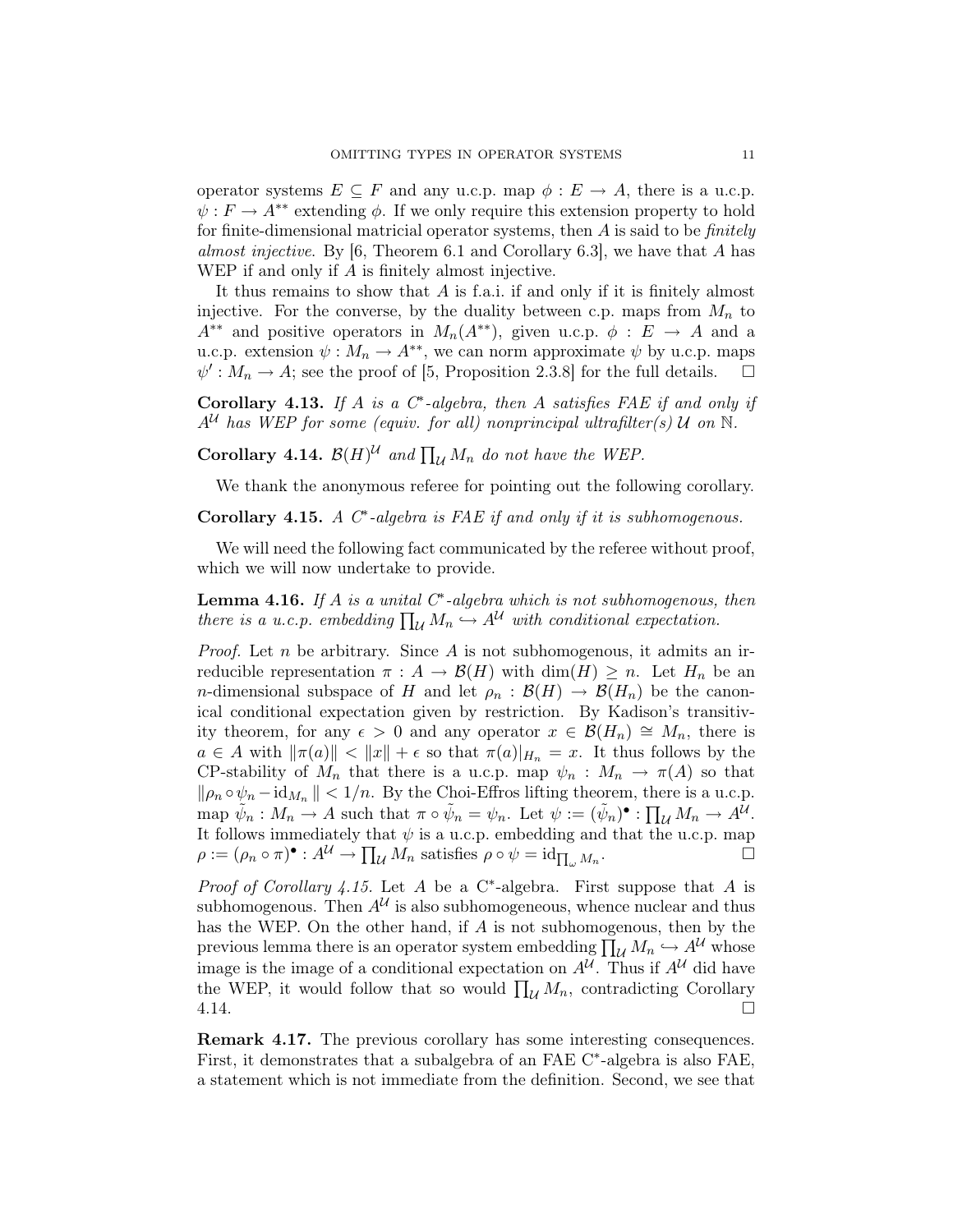for ultrapowers of C<sup>∗</sup> -algebras, nuclearity and WEP are equivalent (and are equivalent to subhomogeneity). Finally, if  $A$  is a QWEP C $*$ -algebra (quotient of a C<sup>\*</sup>-algebra with WEP), then  $A^{\mathcal{U}}$  has Kirchberg's local lifting property, or LLP (see Section 7), if and only if has WEP (if and only if it is nuclear), for QWEP and LLP together imply WEP.

4.2. Ozawa's argument. Before we had proven that the class of 1-exact operator systems was not uniformly definable by a sequence of types, we had asked Taka Ozawa whether or not  $\mathcal{B}(H)$  satisfied FAE. He outlined a proof for us that  $\mathcal{B}(H)$  does not satisfy FAE. Although our proof above is technologically simpler, Ozawa's proof is quite interesting, so we include it here. We thank him for his permission to include his argument.

There are a few technical preliminaries to dispense with first. Let  $R_n$  and  $C_n$  be the *n*-dimensional row and column spaces, respectively. Let  $RC_n$  be the space span $\{\delta_i := e_{1i} \oplus e_{i1}\} \subset R_n \oplus C_n \subset M_n \oplus M_n$ .

The following lemma is essentially contained in Remark 1.2 in [12]. See also section 2 of [22].

**Fact 4.18** (Haagerup–Pisier). Let  $\phi$ :  $RC_n \rightarrow X$  be a (completely bounded) map. Suppose  $\phi$  extends to a map  $\phi': R_n \oplus C_n \to X$  with  $\|\phi'\|_{cb} \leq C$ . Setting  $x_i := \phi(\delta_i)$ , we then have that there exist  $a_1, \ldots, a_n, b_1 \ldots, b_n \in X$  so that  $\|\sum a_i a_i^*\|^{1/2}$ ,  $\|\sum b_i^* b_i\|^{1/2} \leq C$  and  $x_i = a_i + b_i$ .

*Proof.* Setting  $a_i := \phi'(e_{1i} \oplus 0)$  and  $b_i := \phi'(0 \oplus e_{i1})$ , we see that the the required conditions are satisfied.

**Fact 4.19** (Haagerup–Pisier). Let  $u_1, \ldots, u_n \in C_r^*(\mathbb{F}_n)$  be the unitaries corresponding to the standard free generators of  $\mathbb{F}_n$ , and let  $E_n$  be the operator space spanned by  $u_1, \ldots, u_n$ . Let  $\theta : RC_n \to E_n$  be defined by  $\theta(\delta_i) := u_i$ . Then  $\|\theta\|_{\text{cb}} \leq 2$ .

*Proof.* See Proposition 1.3 in [12].

**Lemma 4.20.** Assume  $\mathcal{B}(H)$  satisfies FAE. Let  $E \subset F \subset M_n$  be an inclusion of operator spaces. Then for any map  $\phi : E \to \mathcal{B}(H)^{\mathcal{U}}$  with  $\|\phi\|_{\text{cb}} \leq C$ , there is an extension  $\phi': F \to \mathcal{B}(H)^{\mathcal{U}}$  with  $\|\phi'\|_{\text{cb}} \leq C$ .

*Proof.* Note that  $M_2(\mathcal{B}(H)^\omega) \cong \mathcal{B}(H)^\mathcal{U}$ . Now, use Paulsen's trick to convert to matricial operator systems and u.c.p. maps.

We now are ready to give Ozawa's proof that  $\mathcal{B}(H)$  does not satisfy FAE. Suppose, towards a contradiction, that  $\mathcal{B}(H)$ <sup>U</sup> was f.a.i. Since  $\mathcal{B}(H)$  is injective, it follows that there exists a conditional expectation  $\Phi$  from  $\mathcal{B}(H)^{\mathcal{U}}$ onto  $M := \prod_{\mathcal{U}} M_n(\mathbb{C})$  (C<sup>\*</sup>-algebra ultraproduct). Let  $q : M \to M_{\text{vN}}$  be the quotient onto the von Neumann ultraproduct. By the remarkable result of Haagerup and Thorbjornsen [13], there is a realization  $C_r^*(\mathbb{F}_2) \subset M_{\nu N}$  which lifts to an embedding  $\iota: C^*_r(\mathbb{F}_2) \to M$ . Recall that  $C^*_r(\mathbb{F}_{\infty}) \subset C^*_r(\mathbb{F}_2)$ . In particular, we have that  $(q \circ \iota)(x) = x$  for all  $x \in C_r^*(\mathbb{F}_\infty)$ .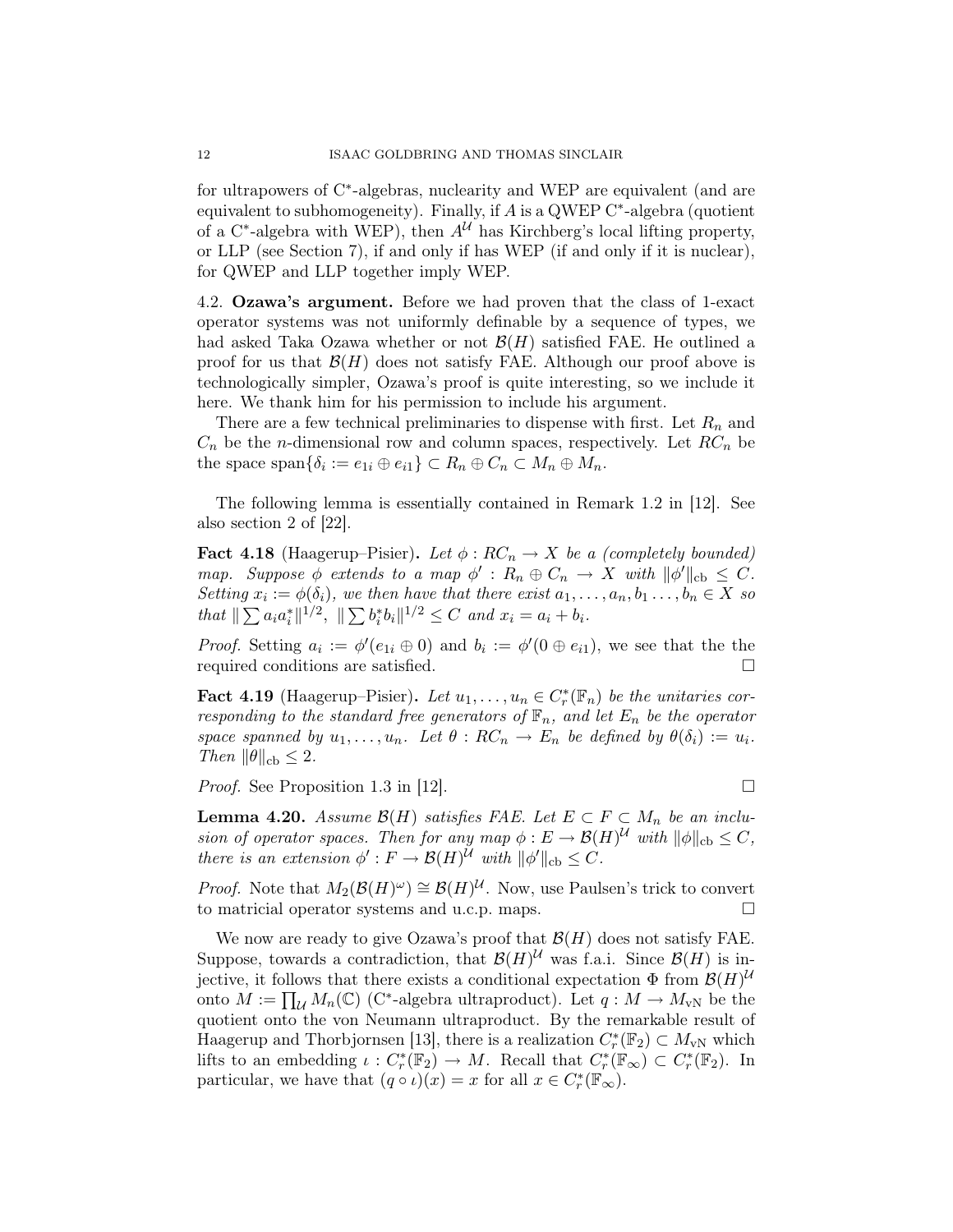Fix arbitrary  $n \geq 1$ . Let  $u_1, \ldots, u_n$  denote the first free *n* generators of  $C_r^*(\mathbb{F}_{\infty})$  and let  $\theta_n: RC_n \to \mathcal{B}(H)^{\mathcal{U}}$  be defined by  $\Theta(\delta_i) := \iota(u_i)$ . By Fact 4.19, we have that  $\theta_n$  is completely 2-bounded. Since  $\mathcal{B}(H)$ <sup>U</sup> is f.a.i., we have seen that we can extended  $\theta_n$  to a completely 2-bounded map from  $R_n \oplus C_n$  into  $\mathcal{B}(H)$ <sup>U</sup>. By Fact 4.18, we have that  $\iota(u_i) = a_i + b_i$  with  $a_i, b_i \in \mathcal{B}(H)^{\mathcal{U}}$  and  $\Vert \sum a_i a_i^* \Vert^{1/2}$ ,  $\Vert \sum b_i^* b_i \Vert^{1/2} \leq 2$ . Setting  $c_i := (q \circ \Phi)(a_i)$ and  $d_i := (q \circ \Phi)(b_i)$ , we have that

$$
n = \sum ||u_i||_2^2 \le \sum 2(||c_i||_2^2 + ||d_i||_2^2) \le 2(||\sum a_i a_i^*|| + ||\sum b_i^* b_i||) \le 16,
$$

yielding a contradiction to the fact that  $n$  was arbitrary.

4.3. Yet another proof that  $\mathcal{B}(H)^{\mathcal{U}}$  is not WEP. Bradd Hart pointed out to us the following deep theorem of Kirchberg [19] (see also [25]) in light of which the shortest proof that  $\mathcal{B}(H)$ <sup>U</sup> does not have WEP became apparent.

**Fact 4.21** (Kirchberg). Let  $M := \prod_{\mathcal{U}} M_n$  (the  $C^*$  ultraproduct). Then a  $C^*$ -algebra A is exact if and only if the norm induced on  $A \odot M$  from the tensor product map  $A \odot M \hookrightarrow \prod_{\mathcal{U}} M_n(A)$  is the min-norm

Indeed, as mentioned above, if  $\mathcal{B}(H)$ <sup>U</sup> had WEP, then M would also have WEP. If M had WEP, then by Kirchberg's tensorial characterization of WEP, we would have that there is a unique  $\overline{C}^*$  norm on  $C^*(\mathbb{F}_{\infty}) \odot M$ . Combining this fact with Fact 4.21, we get that  $C^*(\mathbb{F}_{\infty})$  is exact, a contradiction.

# 5. A Digression on WEP

Recall from [11] that a C<sup>\*</sup>-algebra  $A$  is said to be *semi-p.e.c.* as an operator space (resp. system) if, whenever B is a C<sup>\*</sup>-algebra containing A,  $\varphi(\vec{x})$  is a positive existential formula in the language of operator spaces (resp. systems), and  $\vec{a}$  is a tuple from A, then  $\varphi(\vec{a})^A = \varphi(\vec{a})^B$ . (A positive existential formula is an existential formula whose quantifier-free part is constructed from atomic formulae using only nondecreasing functions as connectives.) It was proven in [11] that if a C<sup>\*</sup>-algebra has WEP, then it is semi-p.e.c. as an operator space. Further, it was shown (Corollary 2.29, op. cit.) that if A is semi-p.e.c. as an operator system, then A has the WEP. It was left as an open question whether or not either of these implications are reversible. We take the opportunity here to notice that the techniques from [11] actually show that the latter implication is in fact reversible.

**Proposition 5.1.** A unital  $C^*$ -algebra has the WEP if and only if it is semip.e.c. as an operator system.

*Proof.* We first suppose  $A$  is a *separable*, unital C<sup>\*</sup>-algebra with the WEP. Let  $A \subset B$  be a unital embedding with B separable. Let  $E_1 \subset E_2 \subset \dots$  be a filtration of B by finite-dimensional operator spaces so that  $A \cap (\bigcup_i E_i)$ is dense in  $A$ . We now use the proof of  $[11,$  Proposition 2.34, specifically the fact the "WEP implies condition  $(\gamma')$ " as defined therein. Thus there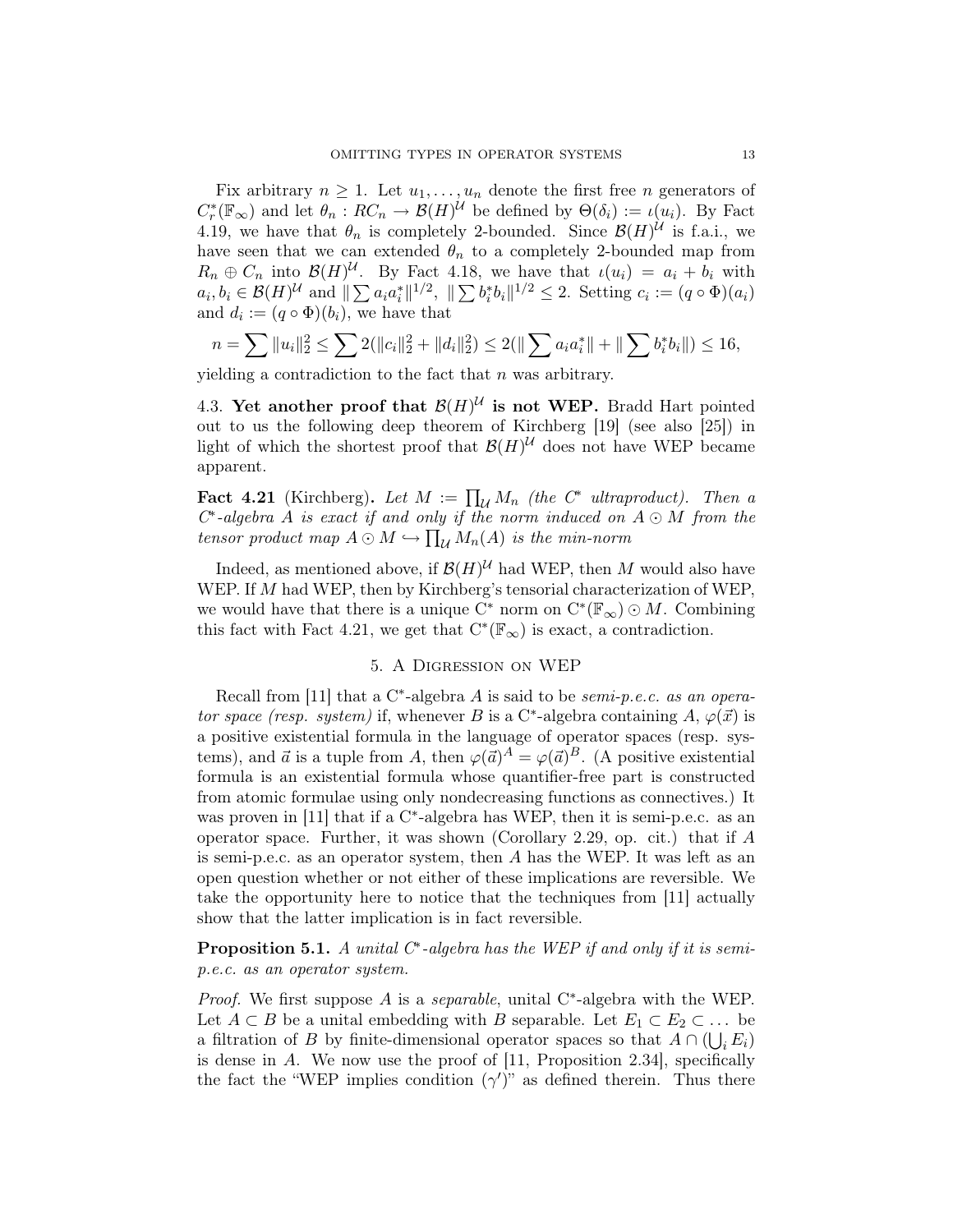are maps  $\phi_i : E_i \to E_i \cap A$  with  $\|\phi_i\|_i \leq 1$  and  $\|\phi_i\|_{E_i \cap A} - \mathrm{id}_{E_i \cap A}\| \leq 1/i$ . Given a nonprincipal ultrafilter  $U$  on N, we may define a "limiting" map  $\phi_{U}$ :  $\bigcup_i E_i \to A^{\mathcal{U}}$  which extends completely contractively to a map  $\phi: B \to A^{\mathcal{U}}$ such that  $\phi|_A = id_A$ , whence, by unitality,  $\phi$  is a u.c.p. map. It is now easy to see that  $A$  is p.e.c. in  $B$ .

Now suppose that  $A$  is a non-separable unital  $C^*$ -algebra with the WEP and consider a  $C^*$ -algebra B containing A; we wish to show that A is p.e.c. in B. Fix a positive existential formula  $\varphi(\vec{x})$  in the language of operator systems and a tuple  $\vec{a}$  from A. Let C be a separable elementary substructure of A containing  $\vec{a}$ . By [11, Corollary 2.2], C also has WEP, whence is semip.e.c. as an operator system by the previous paragraph. We now have that  $\varphi(\vec{a})^A = \varphi(\vec{a})^C = \varphi(\vec{a})$  $\Box$ 

Remark 5.2. A priori, it seems that A has the WEP if and only if it is p.e.c. in  $\mathcal{B}(H)$  for every representation  $A \hookrightarrow \mathcal{B}(H)$ . In actuality, it suffices to check that A is p.e.c. in some representation. Indeed, suppose that the inclusion  $A \hookrightarrow \mathcal{B}(H)$  is p.e.c. and  $A \hookrightarrow \mathcal{B}(K)$  is another representation of A. By Arveson extension, we get a u.c.p. map  $\mathcal{B}(K) \to \mathcal{B}(H)$  that restricts to the original inclusion  $A \hookrightarrow \mathcal{B}(H)$ . It follows immediately that A is p.e.c. in  $\mathcal{B}(K)$ .

Remark 5.3. It had been suggested to us that some variant of the "linearization trick" found in [13] might show that if A is semi-p.e.c. as an operator system, then  $A$  is p.e.c. as a C<sup>\*</sup>-algebra. The previous proposition can be used to dismiss this possibility. Indeed, using the fact that simplicity is uniformly definable by a sequence of types of a particularly nice form (see [8]), one can show that a C<sup>∗</sup> -algebra that is p.e.c. must be simple. As a result, if the aforementioned implication were true, then this would imply that all WEP C<sup>\*</sup>-algebras are simple, which is definitely not the case.

With the equivalence of WEP and semi-p.e.c. in the language of operator systems in hand, we now give an elementary proof of one of the main results of [16], namely the equivalence of the WEP and the so-called "complete tight Riesz interpolation property." For the convenience of the reader we recall this notion.

**Definition 5.4** (Kavruk [16]). For a unital embedding of  $C^*$ -subalgebras  $A \subset B$ , we say that the inclusion has the *complete tight Riesz interpolation* property if for any n and any finite collection  $(x_1, \ldots, x_\ell, y_1, \ldots, y_m)$  of selfadjoint elements of  $M_n(A)$ , if there is  $z \in M_n(B)$  so that  $x_1, \ldots, x_\ell$  $z \leq y_1, \ldots, y_m$ , then there is an element  $z' \in M_n(A)$  satisfying the same condition. (Here,  $x < y$  means  $y - x \ge \delta \cdot I$  for some  $\delta \in \mathbb{R}^{>0}$ .)

The following is Theorem 7.4 from [16].

**Theorem 5.5** (Kavruk). A unital, separable  $C^*$ -algebra has the WEP if and only if A has the complete tight Riesz interpolation property for some unital inclusion  $A \subset \mathcal{B}(H)$ .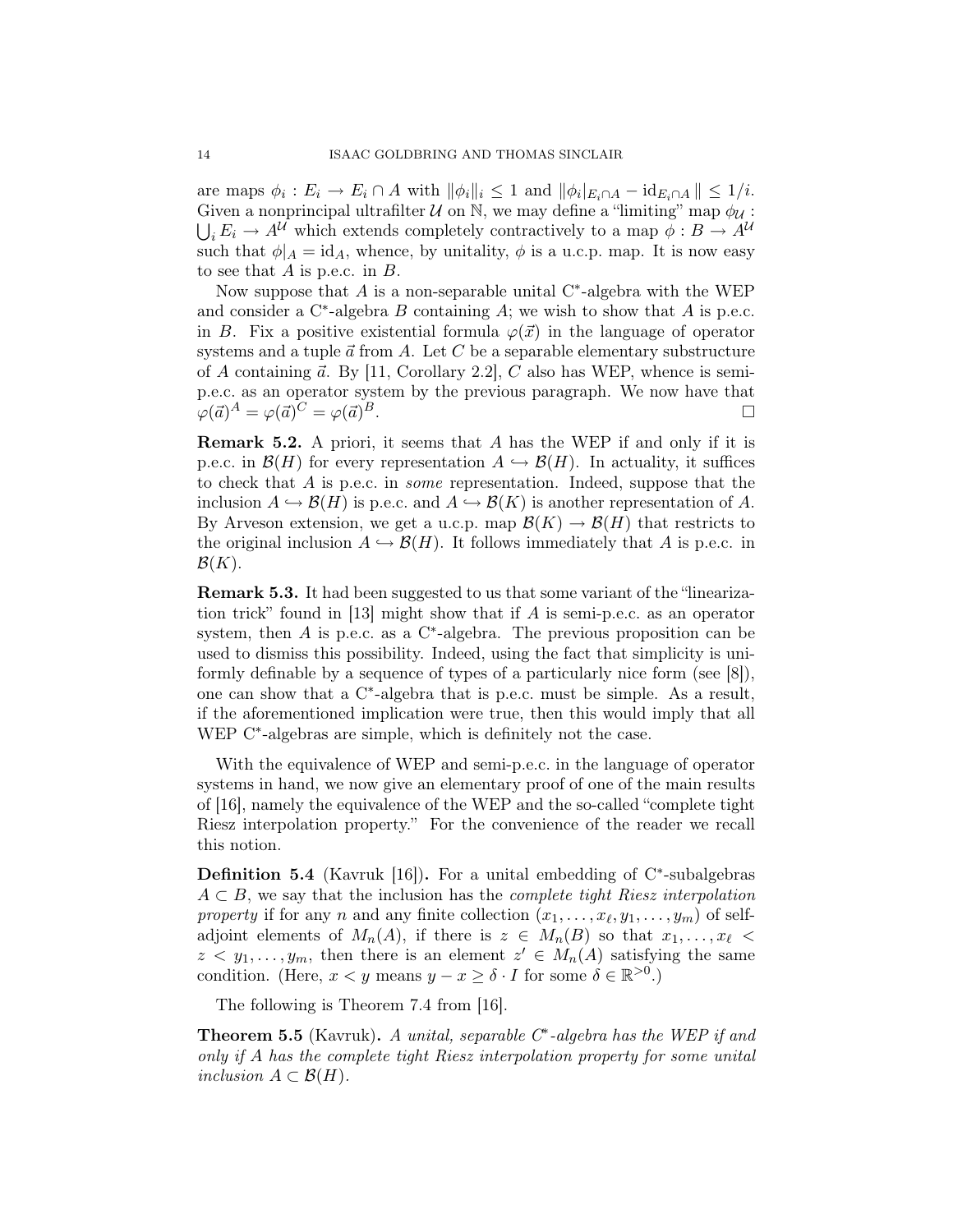Proof. The forward implication follows immediately from Proposition 5.1. For the converse, suppose that A has the complete tight Riesz interpolation property. Consider the positive quantifier-free formula  $\varphi(\vec{x}, \vec{y})$ , which is necessarily of the form  $u(p_1(\vec{x}_1, \vec{y}_1), \ldots, p_k(\vec{x}_k, \vec{y}_k))$ , where  $u : \mathbb{R}^k \to \mathbb{R}$ is a non-decreasing continuous function and each  $p_i$  is an atomic formula in the language of operator systems. We recall that an atomic formula  $p(\vec{x}, \vec{y}) = p(x_1, \dots, x_\ell, y_1, \dots, y_m)$  in the language of operator systems is interpreted in a  $C^*$ -algebra (or operator system) A as the norm of a  $*$ -linear combination of the unit  $1_n \in M_n(A)$  and  $x_1, \ldots, x_\ell, y_1, \ldots, y_m \in M_n(A)$  for some  $n$ . Therefore without loss of generality we may assume the variables are self-adjoint. By passing to matrix amplifications, we may also assume that each variable in  $\varphi(\vec{x}, \vec{y})$  has the same matrix rank.

We treat here a special case of the above, the general case being readily deducible from this case using standard operator system and C<sup>∗</sup>-algebraic techniques (for example writing a self-adjoint element  $x$  as the difference of two positive elements  $x = x_1 - x_2$  and using the fact that  $||x|| = \max(||x_1||, ||x_2||)$ . Suppose that B is a C<sup>\*</sup>-algebra containing A and  $\vec{a}$  is a tuple from  $M_n(A)_+$ such that  $(\inf_{\vec{y}\in M_n(B)_+} \varphi(\vec{a}, \vec{y}))^B = r$ . Fix  $\epsilon > 0$  and choose  $\vec{b} \in M_n(B)_+$ such that  $\varphi(\vec{a}, \vec{b})^B \le r + \epsilon$ . For  $i = 1, \ldots, k$ , set  $r_i := p_i(\vec{a}, \vec{b})$ . Since u is nondecreasing and continuous, it suffices to find a sufficiently small  $\delta > 0$  and a tuple  $\vec{c}$  from  $M_n(A)_+$  such that  $p_i(\vec{a}, \vec{c}) \leq r_i + \delta$  for each i. We further suppose that  $\vec{y}$  is a single variable y and that  $p_i(\vec{x}, y) = ||\sum_j \alpha_{i,j} x_j + \beta_i y||$ , where each  $\alpha_{i,j}$  and  $\beta_i$  are positive real numbers. Of course, we may also assume that  $b \neq 0$ . Since  $\sum_j \alpha_{i,j} a_j + \beta_i b \leq ||\sum_j \alpha_{i,j} a_j + \beta_i b|| \cdot 1_n = r_i \cdot 1_n$ , we have, for each i, that  $0 < b \leq \frac{1}{\beta}$  $\frac{1}{\beta_i}(r_i - \sum_j \alpha_{i,j} a_j) \cdot 1_n$ . Thus, by the complete tight Riesz property, for any  $\delta > 0$  sufficiently small, there is  $c \in M_n(A)$  such that  $0 < c < (\frac{1}{\beta})$  $\frac{1}{\beta_i}(r_i - \sum_j \alpha_{i,j}a_j) + \delta) \cdot 1_n$ , whence  $\|\sum_j \alpha_{i,j}a_j + \beta_i c\| < r_i + \beta \delta$ .  $\Box$ 

## 6. THE SPACES  $\mathcal{X}_n$  and Kirchberg's Embedding Problem

In this section, we introduce a variant of the spaces  $OS_n$  and connect them to Kirchberg's Embedding Problem, which asks whether every C<sup>∗</sup> algebra is embeddable in an ultrapower of the Cuntz algebra  $\mathcal{O}_2$ . We let KEP denote the statement that the Kirchberg Embedding Problem has a positive solution. We refer the reader to our earlier paper [11] for a comprehensive treatment of this problem.

**Definition 6.1.** For any n, we let  $\mathcal{X}_n$  denote the space of all n-dimensional operator subspaces  $E \subset \mathcal{B}(H)$  under the identification between  $E, F \subset \mathcal{B}(H)$ if there is a linear bijection  $\phi : E \to F$  which extends to a  $\ast$ -isomorphism from  $C^*(E)$  onto  $C^*(F)$ .

We now introduce "weak" and "strong" topologies on  $\mathcal{X}_n$  which are analogous to the weak and strong topologies on  $\mathcal{OS}_n$ . Let  $\mathbb{P}_{n,k}$  be the set of all degree at most k, noncommutative \*-polynomials in n variables  $p(\vec{x}) =$  $\sum c_i \vec{x}^{\alpha(i)}$  with  $\sum |c_i| \leq 1$ . Given  $E, F \in \mathcal{X}_n$  we say that a map  $\phi : E \to F$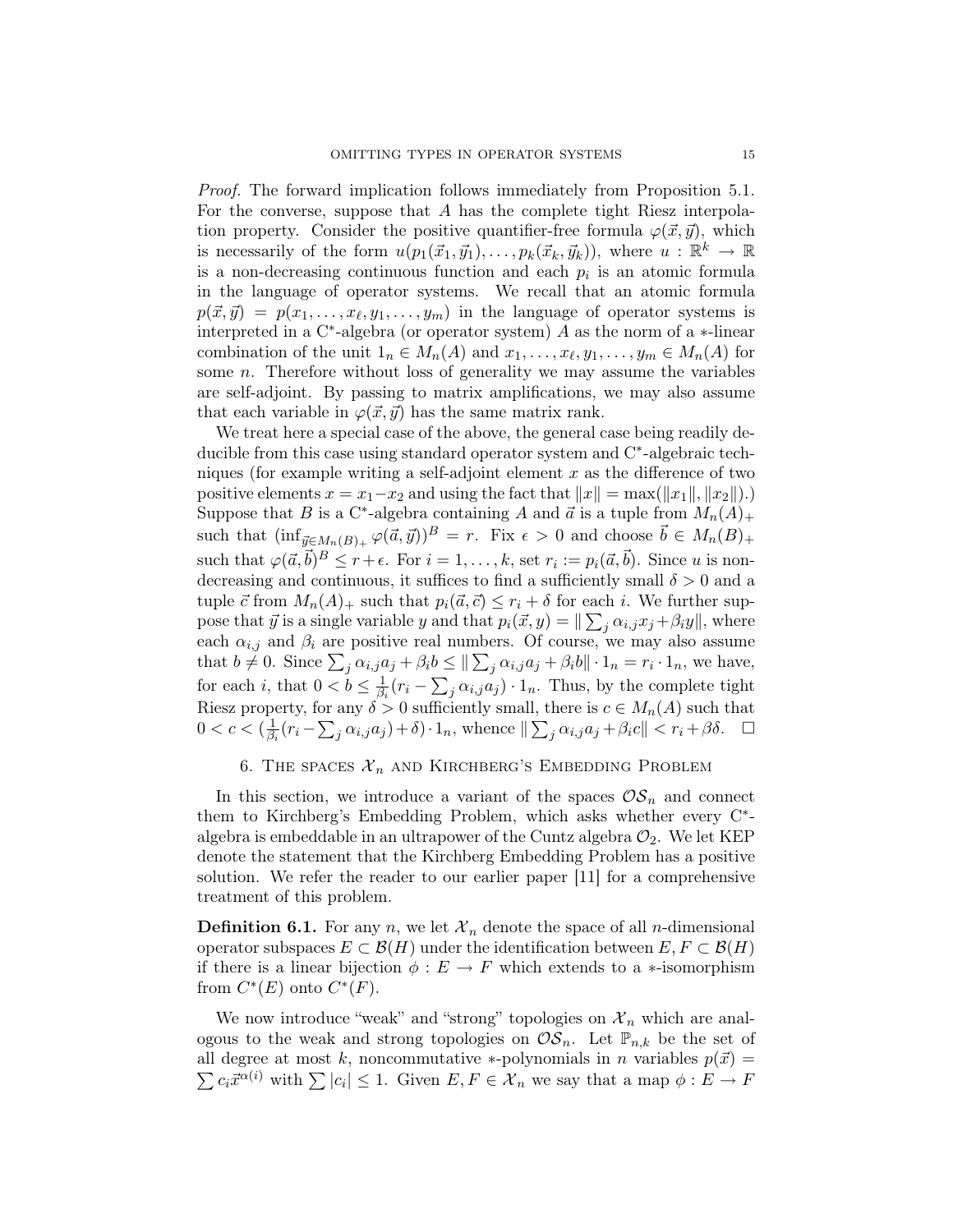is  $(m, \delta)$ -almost multiplicative if

$$
\gamma_m(\phi) := \sup_{p \in \mathbb{P}_{n,m}} \sup_{\vec{x} \in (E)_1^n} ||p(\vec{x})|| - ||p(\phi(\vec{x}))||| < \delta.
$$

We set

$$
\gamma_s(E, F) := \inf_{\phi: E \to F} \sup_m \max \{ \gamma_m(\phi), \gamma_m(\phi^{-1}) \},
$$

where  $\phi : E \to F$  ranges over all unital, linear bijections. Finally, we set

$$
\gamma_w(E, F) = \inf_{\phi: E \to F} \sum_m \frac{1}{2^m} \max\{\gamma_m(\phi), \gamma_m(\phi^{-1})\},\
$$

where once again  $\phi : E \to F$  ranges over all unital, linear bijections.

The following result is proven in the same way as its  $OS_n$  counterpart (see  $[25,$  Proposition 16]).

**Proposition 6.2.** A sequence  $E_i \rightarrow E$  in the weak topology if and only if, for any nonprincipal ultrafilter  $\mathcal U$  on  $\mathbb N,$  there is a map  $\phi: E \to \prod_\mathcal U E_i$  which induces  $a *-isomorphism$  on the corresponding  $C^*$ -algebras.

Corollary 6.3.  $(X_n, \text{wk})$  is a compact Polish space.

The proof of the following proposition is straightforward and left to the reader.

**Proposition 6.4.** The forgetful map  $G : \mathcal{X}_n \to \mathcal{OS}_n$  is weak-weak and strong-strong continuous.

We need to recall the main result of [11]. By a *condition* we mean a finite set  $p(\vec{x})$  of inequalities of the form  $\varphi(\vec{x}) < \epsilon$ , where  $\varphi(\vec{x})$  is a quantifier-free formula in the language of C<sup>\*</sup>-algebras. We say that a condition  $p(\vec{x})$  is satisfiable if there is a C<sup>\*</sup>-algebra A and a tuple  $\vec{a}$  from A of the appropriate length for which  $\varphi(\vec{a})^A < \epsilon$  holds for all inequalities  $\varphi(\vec{x}) < \epsilon$  belonging to  $p(\vec{x})$ ; in this case, we say that  $\vec{a}$  satisfies  $p(\vec{x})$ . We say that the (satisfiable) condition  $p(\vec{x})$  has good nuclear witnesses if, for any  $\epsilon > 0$ , there is  $k \in \mathbb{N}$ and a tuple  $\vec{a} \in \mathcal{B}(H)^{|\vec{x}|}$  that satisfies  $p(\vec{x})$  for which there are u.c.p. maps  $\phi: S \to M_k$  and  $\psi: M_k \to \mathcal{B}(H)$  such that  $\|(\psi \circ \phi)(\vec{a}) - \vec{a}\| < \epsilon$ , where S is the operator system generated by  $\vec{a}$ . (This is not literally the definition of good nuclear witnesses given in [11]; however, it is remarked to be equivalent to the original definition after the proof of [11, Theorem 3.7].)

**Fact 6.5** (Theorem 3.7 in [11]). KEP holds if and only if every satisfiable condition has good nuclear witnesses.

One last bit of notation: set  $\mathcal{EX}_n := G^{-1}(\mathcal{E}_n)$ . We are now ready to state our new equivalent reformulation of KEP.

**Theorem 6.6.** KEP holds if and only if  $\mathcal{EX}_n$  is weakly dense in  $\mathcal{X}_n$  for all  $\overline{n}$ .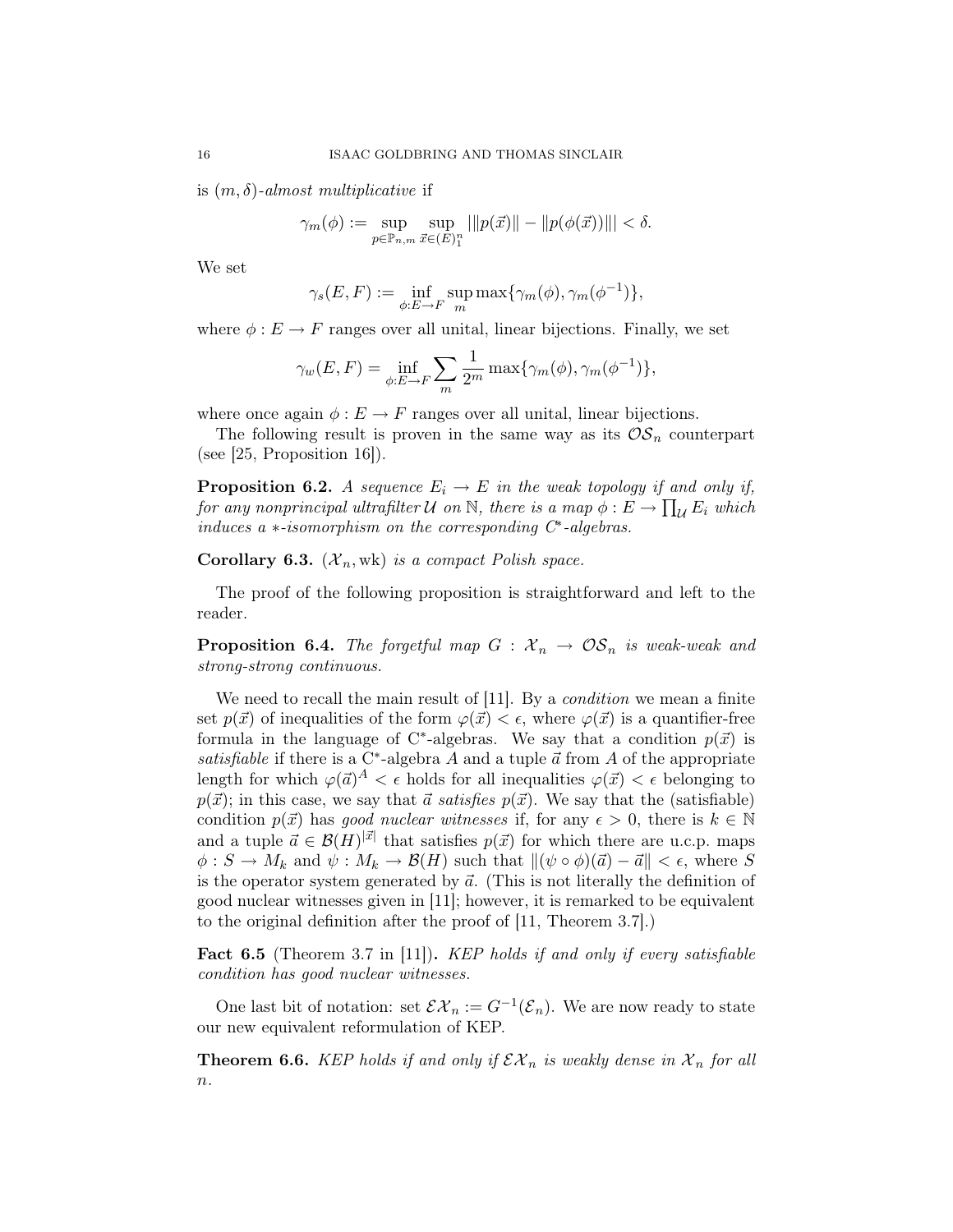*Proof.* First suppose that KEP holds and let  $E$  be an *n*-dimensional operator space contained in the unital C<sup>\*</sup>-algebra A. Fix a basis  $x = x_1, \ldots, x_n$  of E and let  $p_i \,\subset p_{i+1} \subset \cdots$  be an increasing set of conditions satisfied by x so that  $\bigcup_i \phi_i$  is dense in the quantifier-free type of x. By [11, Proposition 3.5], for each *i*, there are exact C<sup>\*</sup>-algebras  $A_i$  and tuples  $a_i$  from A satisfying each  $p_i$ . Without loss of generality, we may assume that each  $a_i$  is linearly independent. Let  $E_i$  denote the (exact) operator subspace of  $A_i$  generated by  $a_i$ . Fix a nonprincipal ultrafilter  $\mathcal U$  on  $\mathbb N$ . It is then straightforward to see that there is a linear bijection between E and  $\prod_{\mathcal{U}} E_i$  which induces a ∗-isomorphism between  $C^*(E)$  and  $C^*(\prod_{\mathcal{U}} E_i)$ . It follows that  $E_i$  converges weakly to E in  $\mathcal{X}_n$ .

In order to prove the converse, by Fact 6.5 it suffices to show that every satisfiable condition has good nuclear witnesses. Towards that end, let  $p(\vec{x})$ be a satisfiable condition. Let  $\vec{a}$  be a tuple from a C<sup>\*</sup>-algebra A that satisfies  $p(\vec{x})$  and suppose that E is the span of  $\vec{a}$ . If E is n-dimensional, then by assumption there exists a sequence  $E_i \in \mathcal{EX}_n$  so that  $E_i \to E$  weakly. By Proposition 6.2, there is an i for which  $p(\vec{x})$  is satisfied by some tuple  $\vec{a}_i$ from  $E_i$ . Since  $E_i$  is a 1-exact operator system, it follows that  $p(\vec{x})$  has good nuclear witnesses.

 $\Box$ 

In light of Theorem 6.6 and the fact that  $\mathcal{E}_n$  is weakly dense in  $\mathcal{OS}_n$  for each  $n$ , a positive answer to the following question would imply that KEP holds:

## **Question 6.7.** Is the forgetful map  $G: \mathcal{X}_n \to \mathcal{OS}_n$  open for each n?

### 7. The Local Lifting Property

Recall that a unital  $C^*$ -algebra A has the *local lifting property* (in the sense of Kirchberg) if, for every unital  $C^*$ -algebra  $C$ , every closed ideal  $J$ of C, every u.c.p. map  $\phi: A \to C/J$ , and every finite-dimensional operator subsystem X of A, there is a u.c.p. lift  $\tilde{\phi}$  of  $\phi|X$ , that is  $\tilde{\phi}: X \to C$  is u.c.p. and  $q \circ \phi = \phi | X$ , where  $q : C \to C/J$  is the canonical quotient map. Replacing A by an operator system, we obtain the notion of the local lifting property for operator systems, denoted osLLP in [15].

**Fact 7.1** (Kavruk [15]). If X is a finite-dimensional operator system, then  $X$  is 1-exact if and only if  $X^*$  has osLLP.

Corollary 7.2. The operator systems with osLLP are not uniformly definable by a sequence of types.

Proof. As in the proof of Theorem 3.2 and the remark following it, if the operator systems with osLLP are uniformly definable by a sequence of types, we would have that  $\{E \in \mathcal{OSy}_n : E$  has osLLP} is weakly  $G_{\delta}$ . By taking operator system duals and using Fact 7.1, we would have that the 1-exact operator systems would be weakly  $G_{\delta}$ , obtaining a contradiction.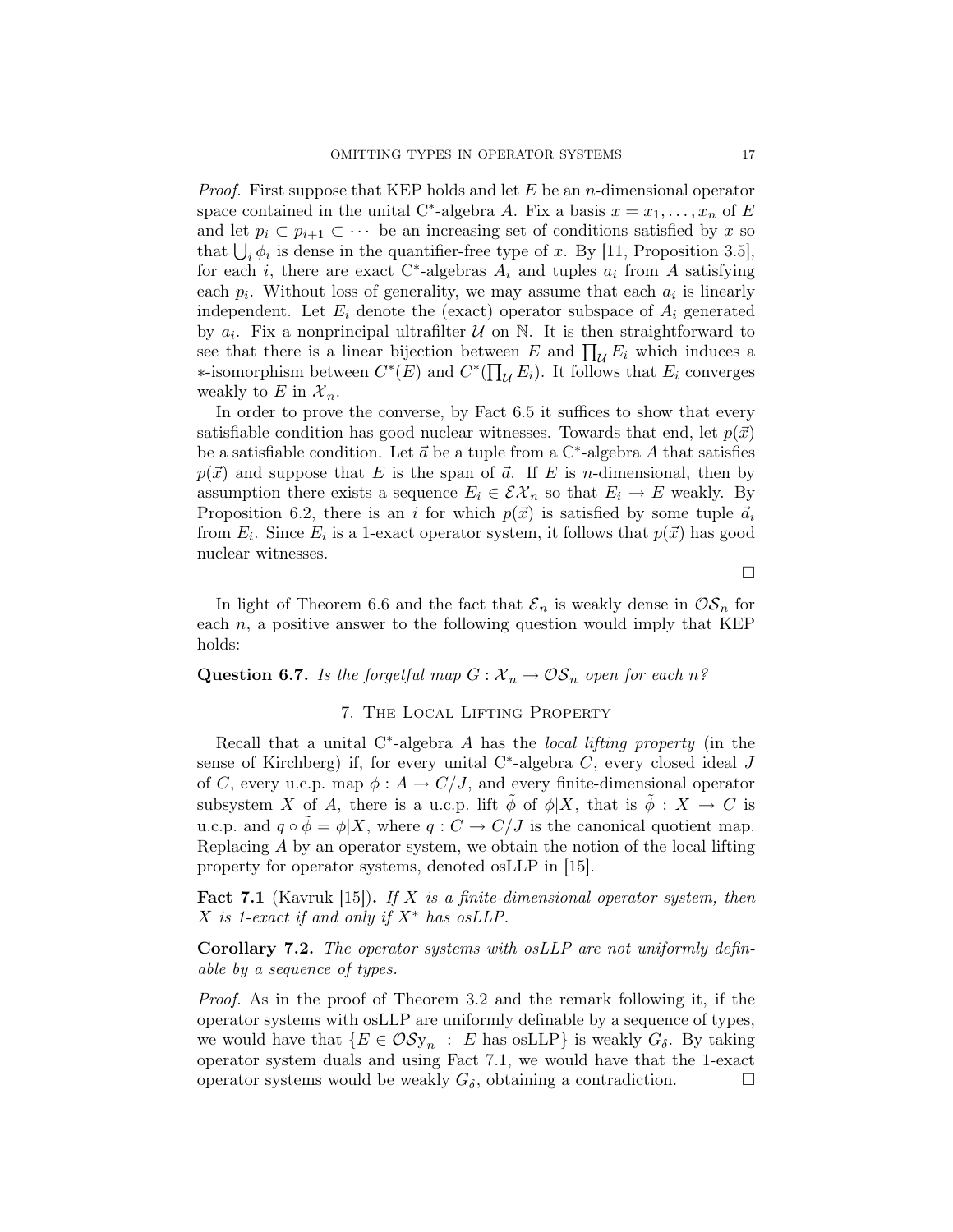As in the case of exactness, the question of whether or not LLP for C<sup>\*</sup>algebras is uniformly definable by a sequence of types is open. In the remainder of this section, we show that LLP is  $\mathcal{L}_{\omega_1,\omega}$ -axiomatizable in the language of C<sup>∗</sup> -algebras.

For the results stated in this section, it is necessary to make an innocuous addition to the language of C<sup>\*</sup>-algebras, namely we add a sort for  $U(A)^{\mathbb{N}},$ the set of countably infinite sequences of unitaries from A. Since the set of unitaries in a C<sup>\*</sup>-algebra is (0-)definable and taking countably infinite products is part of the construction of the expansion of A by adding imaginaries, this change really is harmless.

**Definition 7.3.** We say that a unital  $C^*$ -algebra A has the *approximate local* lifting property (ALLP) if, for every u.c.p. map  $\phi: A \to C/J$ , every finitedimensional subspace  $E \subset A$ , and every  $\epsilon > 0$  there is a map  $\phi : E \to C$ with  $\|\tilde{\phi}\|_{cb} < 1 + \epsilon$  and satisfying  $\|\phi\|_{E} - \pi_{J} \circ \tilde{\phi}\|_{E}\| < \epsilon$ .

The ALLP seems a priori weaker than LLP; however, thanks to Kirchberg's tensorial characterization of the LLP [18] they may be seen to coincide.

**Proposition 7.4.** Let  $A$  be a unital, separable  $C^*$ -algebra. The following statements are equivalent:

- (1) A has the LLP;
- (2) A has the ALLP;
- (3) for each finite-dimensional subspace  $E \subset A$  and  $\epsilon > 0$ , there exists a \*-homomorphism  $\pi: C^*(\mathbb{F}_{\infty}) \to A$  and a map  $\phi: E \to C^*(\mathbb{F}_{\infty})$  with  $\|\phi\|_{\text{cb}} < 1 + \epsilon \text{ and } \|\pi \circ \phi - \text{id}_E\| < \epsilon;$
- (4)  $A \otimes \mathcal{B}(H) = A \otimes_{max} \mathcal{B}(H)$ .

*Proof.* The implications  $(1) \Rightarrow (2) \Rightarrow (3)$  are obvious. The implication  $(4) \Leftrightarrow (1)$  is a deep theorem of Kirchberg ([18, Proposition 1.1(ii)]). We will demonstrate that  $(3) \Rightarrow (4)$ . For brevity of notation, let  $C = C^*(\mathbb{F}_{\infty})$ .

Choose  $z = \sum_{i=1}^{K} z_i \otimes b_i \in A \odot \mathcal{B}(H)$ . We will show that  $||z||_{min} =$  $||z||_{max}$ . Let  $E := \text{span}\{z_1, \ldots, z_n\}$ . By (3), for each m, we may fix a  $*$ homomorphism  $\pi_m : C \to A$  and linear map  $\phi_m : E \to C$  with  $\|\tilde{\phi}_m\|_{cb} <$  $1 + \frac{1}{m}$  and so that  $\|(\pi_m \circ \phi_m) - \mathrm{id}_E \| < \frac{1}{m}$  $\frac{1}{m}$ . Since cb-norms are wellbehaved with respect to the minimal tensor product (see, for example, [5, Theorem 3.5.3]), we have, for  $\phi_m \otimes id : E \otimes \mathcal{B}(H) \to C \otimes \mathcal{B}(H)$ , that  $\|\phi_m \otimes \text{id}\,\|_{\text{cb}} \leq 1 + \frac{1}{m}$ . Since C has LLP (see [18, Lemma 2.1]), we have that  $C \otimes \mathcal{B}(H) \cong C \otimes_{max} \mathcal{B}(H)$ . By universality of the maximal tensor product,  $\pi_m \otimes id : C \otimes_{max} \mathcal{B}(H) \to A \otimes_{max} \mathcal{B}(H)$  is a \*-homomorphism, whence contractive. Let  $z_m := ((\pi_m \circ \phi_m) \otimes id)(z)$ . It follows that  $||z_m||_{max} \le$  $(1 + \frac{1}{m})||z||_{min}$ . On the other hand, since  $\otimes_{max}$  is a cross-norm we have by the triangle inequality that

$$
||z - z_m||_{max} \le K \max_i ||b_i|| \max_j ||(\pi_m \circ \phi_m)(z_j) - z_j|| \le \frac{K}{m} \max_i ||b_i||,
$$

and we are done.  $\Box$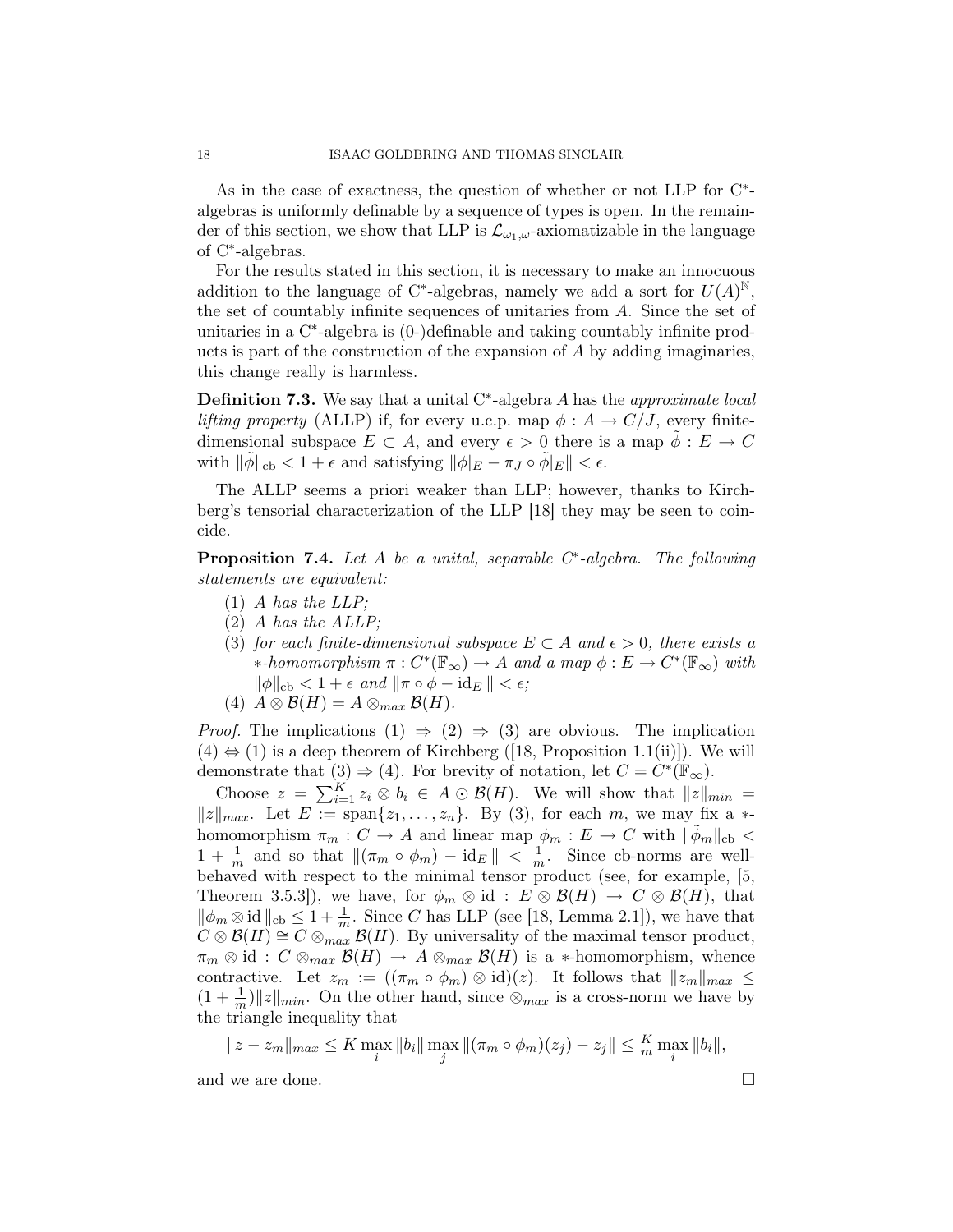The proof of the following corollary is analogous to the proof of [23, Corollary 3.9] using Proposition 7.4; it is not needed in the sequel.

Corollary 7.5. Let A be a separable  $C^*$ -algebra, and let  $\theta: C^*(\mathbb{F}_{\infty}) \to A$ be a ∗-homomorphism which sends the canonical unitary generators onto a dense set of unitaries. Then A has the LLP if and only if the identity map on A has an approximate local c.b. lift through  $\theta$ .

Let  $\mathcal{S}_n \subset C^*(\mathbb{F}_n)$  be the operator system spanned by the canonical unitaries and their inverses. Let  $\mathcal{S}_{n,k} \subset C^*(\mathbb{F}_n)$  be the operator system which is the k-fold product of  $S_{n,1} := S_n$  with itself, i.e.,  $S_{n,k}$  is the linear span of  ${x_1 \cdots x_k : x_i \in S_n, i = 1, \ldots, k}.$ 

We refer the reader to [2] for a treatment of infinitary continuous logic.

**Proposition 7.6.** The LLP is  $\mathcal{L}_{\omega_1,\omega}$ -axiomatizable in the language of  $C^*$ algebras.

*Proof.* Let A be a unital C<sup>\*</sup>-algebra. For an n-tuple  $\vec{a} \in A^n$ , let  $E(\vec{a}) :=$ span $\{a_1, \ldots, a_n\}$  and let  $\Phi_{n,m,k}(\vec{a})$  denote the set of linear maps  $\phi : E(\vec{a}) \rightarrow$  $\mathcal{S}_{m,k}$ . For  $\vec{v} \in U(A)^{\mathbb{N}}$ , let  $\pi_{\vec{v}} : C^*(\mathbb{F}_{\infty}) \to A$  denote the \*-homomorphism determined by mapping the canonical unitary  $u_i$  of  $C^*(\mathbb{F}_{\infty})$  to  $v_i$  and let

$$
\chi_{n,m,k,\ell}(\vec{v},\vec{a}) := \inf_{\phi \in \Phi_{n,m,k}(\vec{a})} \max\{ \|\phi\|_{\ell} - 1, \|(\pi_{\vec{v}} \circ \phi)(\vec{a}) - \vec{a}\| \}.
$$

By Beth definability (and the fact that  $\mathcal{S}_{m,k}$  is finite-dimensional),  $\chi_{n,m,k,l}$ is a definable predicate in the language of C<sup>∗</sup> -algebras. Further note that, for a fixed  $n \in \mathbb{N}$ , all of the formulas  $\chi_{n,m,k,\ell}$  have the same modulus of uniform continuity. Now consider the  $\mathcal{L}_{\omega_1,\omega}$ -sentence

$$
\psi_n := \sup_{\vec{x}} \inf_{\vec{v} \in U(A)^{\mathbb{N}}} \inf_{m,k} \sup_{\ell} \chi_{n,m,k,\ell}(\vec{v}, \vec{x}).
$$

We claim that A has the LLP if and only if  $\psi_n^A = 0$  for all n. If A has the LLP, it is obvious that  $\psi_n^A = 0$  for all n by the small perturbation argument as  $\bigcup_{m,k} \mathcal{S}_{m,k}$  is dense in  $C^*(\mathbb{F}_{\infty})$ .

On the other hand, suppose that  $\psi_n^A = 0$  for each n. We show that A satisfies condition (3) of Proposition 7.4. By assumption, for any tuple  $\vec{a}$  and  $\epsilon > 0$  there exists  $v \in U(A)^{\tilde{N}}$ , m, k and a sequence of maps  $\phi_{\ell}: E(\vec{a}) \to \mathcal{S}_{m,k}$ with  $\|\phi_{\ell}\|_{\ell} < 1 + \epsilon$  and  $\|\pi_{\vec{v}} \circ \phi_{\ell}(\vec{a}) - \vec{a}\| < 1 + \epsilon$ . Now define

$$
\phi := (\phi_{\ell})^{\bullet} : E(\vec{a}) \to \mathcal{S}_{m,k}^{\omega} \cong \mathcal{S}_{m,k}.
$$
  
It follows that  $\|\phi\|_{\text{cb}} \le 1 + \epsilon$  and  $\|(\pi_{\vec{v}} \circ \phi)(\vec{a}) - \vec{a}\| \le \epsilon$ .

Examining the proof of  $\mathcal{L}_{\omega_1,\omega}$ -axiomatizability for the LLP, it seems natural to formulate a weakening of the LLP: we say that  $A$  had the weak local lifting property (WLLP) if, for each finite-dimensional subspace  $E \subset A$ and  $k, \epsilon > 0$ , there exists a \*-homomorphism  $\pi : C^*(\mathbb{F}_{\infty}) \to A$  and a map  $\phi: E \to C^*(\mathbb{F}_{\infty})$  with  $\|\phi\|_k < 1 + \epsilon$  and  $\|\pi \circ \phi - \mathrm{id}_E\| < \epsilon$ . However, it is a result of Robertson and Smith [27, Proposition 2.4], that every C<sup>∗</sup>-quotient map  $q : B \to B/J$  admits *n*-positive local liftings for all *n*, whence every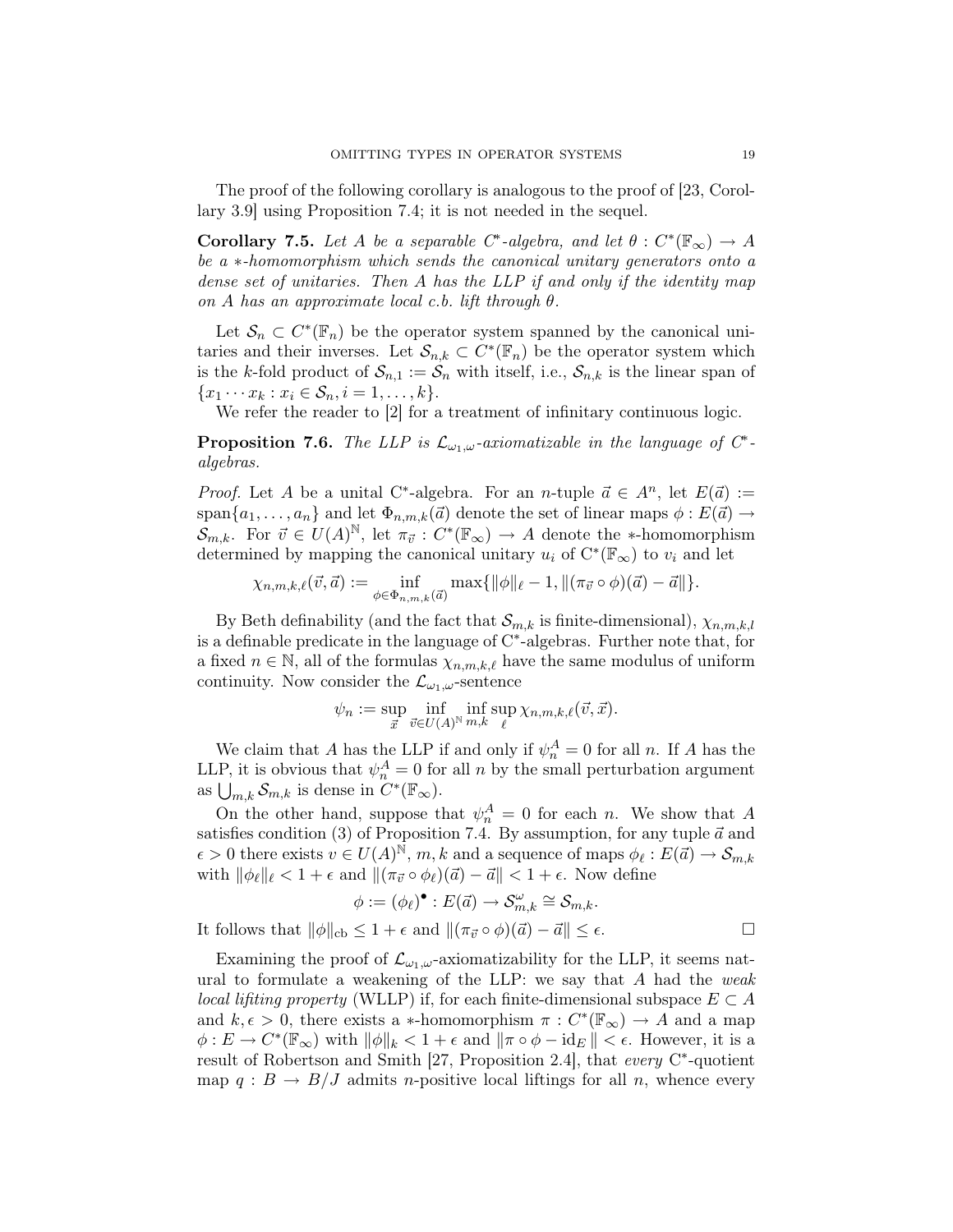C ∗ -algebra has the WLLP. (We thank the anonymous referee for pointing this fact out.)

We point out a potentially interesting consequence:

**Proposition 7.7.** Let  $A$  be a unital, separable  $C^*$ -algebra. Then  $A$  has LLP if and only if A is CP-stable.

Proof. As just pointed out above, every C<sup>∗</sup>-algebra has the WLLP. It is clear that CP-stability and the WLLP together imply the ALLP, hence the LLP. Conversely, it is proven in [11] that CP-stability is equivalent to yet another weakening of LLP, namely the local ultrapower lifting property (LULP), where one only requires local lifts for maps into ultrapowers (which are, in fact, particular instances of quotients).

The preceding proposition lends itself to a much simpler proof of [11, Corollary 2.43], which states that there is a separable C<sup>∗</sup> -algebra that is not contained in a CP-stable C<sup>∗</sup>-algebra. Indeed, if  $A$  is a WEP C<sup>∗</sup>-algebra that does not have LLP (which exists by the main result of [14]), then A cannot be contained in an LLP C<sup>∗</sup> -algebra.

As mentioned above, in [11] it is shown that CP-stability is equivalent to the local ultrapower lifting property, whence, by the previous proposition, we say that the LLP is equivalent to the local ultrapoower lifting property. We now want to point out that the LLP is equivalent to an a priori weaker property.

**Definition 7.8.** Let  $A$  be a unital C<sup>\*</sup>-algebra. We say that  $A$  has the *local* matrix ultraproduct lifting property if, for any u.c.p. map  $\phi: A \to \prod_{\mathcal{U}} M_n$ and any finite-dimensional operator system  $E \subseteq A$ , we have a u.c.p. lift of  $\phi|_{E}$ .

**Proposition 7.9.** Let  $A$  be a unital, separable  $C^*$ -algebra. Then  $A$  has LLP if and only if A has the local matrix ultraproduct lifting property.

Proof. Suppose that A has the local matrix ultraproduct lifting property. It suffices to show that  $A$  is CP-stable. Towards that end, fix a finitedimensional operator system  $E \subseteq A$  and  $\epsilon > 0$ ; we need to find  $k \in \mathbb{N}$  and a finite-dimensional operator system  $E \subset E' \subset A$  so that if  $\phi : E' \to B$  is a unital map into a unital C<sup>\*</sup>-algebra with  $\|\phi\|_k < 1 + 1/k$ , then there is a u.c.p. map  $\phi': E \to B$  such that  $\|\phi|_E - \phi'\| < \epsilon$ . Fix  $\delta > 0$  sufficiently small. For a finite-dimensional operator system  $A \subset E \subset E'$ , let  $I_k(E')$ denote the set of n for which, whenever  $\tau : E' \to M_n$  is a unital map with  $||\tau||_k < 1 + 1/k$ , then there is a u.c.p. map  $\tau' : E \to M_n$  with  $||\tau|_E - \tau'|| < \delta$ . We leave it to the reader to check (along the same lines as [11, Proposition  $2.42$ ) that the fact that A has the local matrix ultraproduct lifting property implies that there are k and E' for which  $I_k(E') \in \mathcal{U}$ . We claim that these  $k$  and  $E'$  are as desired.

Let  $\phi: E' \to B$  be a unital map into a unital C<sup>\*</sup>-algebra with  $\|\phi\|_k$  <  $1 + 1/k$ . Let  $F \subseteq B$  be the operator system generated by  $\phi(E')$ . Since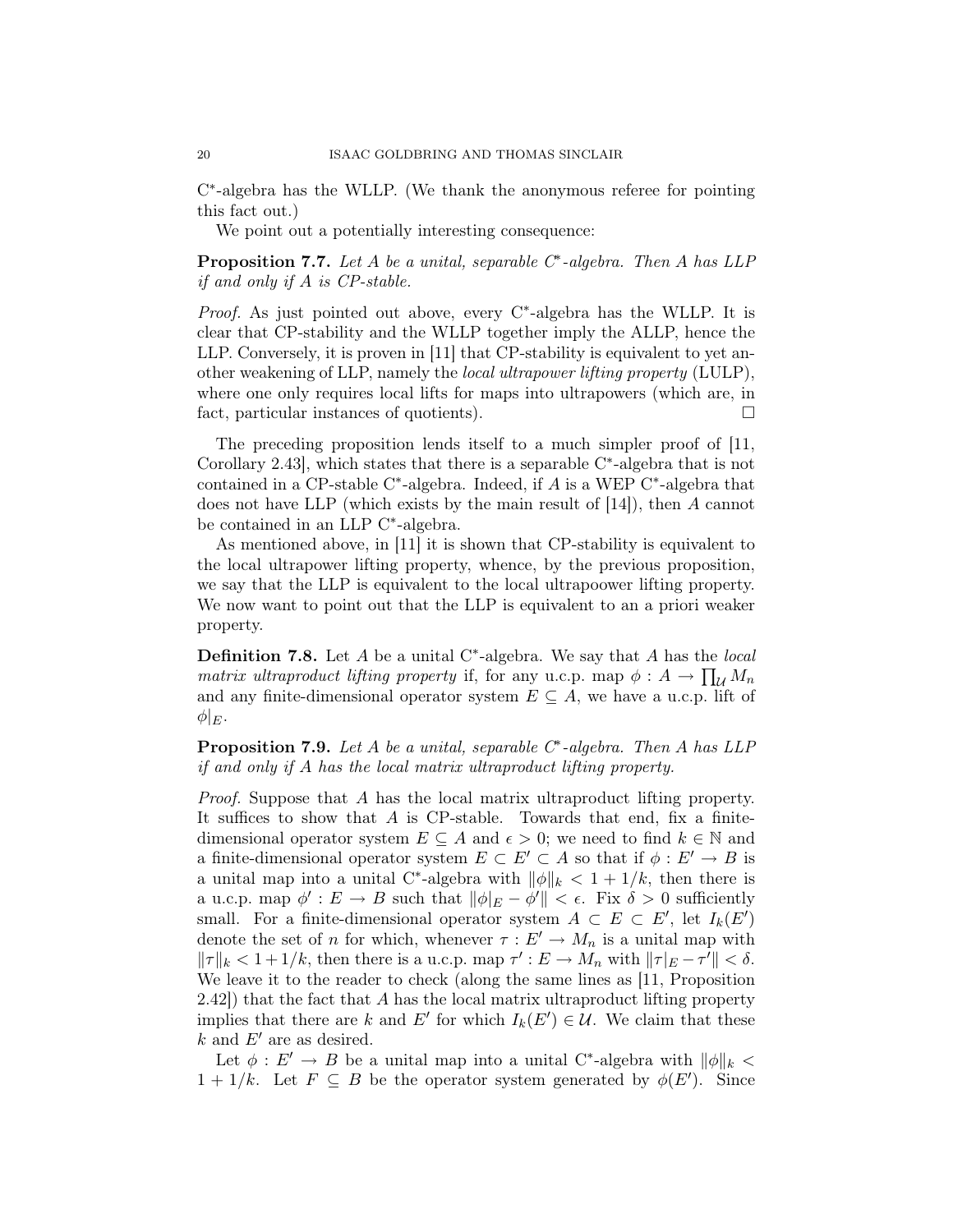F admits a complete order embedding into  $\prod_{\mathcal{U}} M_n$ , we obtain unital maps  $\psi_q: F \to M_{n_q}$  such that  $\|\psi_q\|_q, \|\psi_q^{-1}\|_q < 1+1/q$ . For  $q \in I_k(E')$ , we can find u.c.p. maps  $\tau_q: E \to M_{n_q}$  which are  $\delta$  close to  $\psi_q \circ \phi|_E$ . By the small perturbation argument, for these  $q$ , we can find unital, self-adjoint maps  $\tau'_q: E \to \psi_q(F)$  with  $||\tau'_q||_{cb} \leq 1 + N\delta$  for some  $N \in \mathbb{N}$  depending only on E. Taking a cluster point of the maps  $\psi_q^{-1} \circ \tau'_q : E \to F$ , we obtain a unital, self-adjoint map  $\theta: E \to F$  which is  $N^2 \delta$  close to  $\phi$  with  $\|\theta'\|_{\text{cb}} \leq 1 + N\delta$ . Finally, by [5, Corollary B.11], we can find u.c.p.  $\phi' : E \to B$  which is  $10N^2\delta$ close to  $\theta$ . It follows that by choosing  $\delta$  small enough (depending only on E and  $\epsilon$ ),  $\phi'$  is within  $\epsilon$  of  $\phi$ .

Remark 7.10. The Robertson and Smith result alluded to above shows that every C<sup>∗</sup> -algebra admits a complete order embedding into an ultrapower of  $C^*(\mathbb{F}_{\infty})$ . As a result, this shows that  $C^*(\mathbb{F}_{\infty})$  is not CP-rigid. Indeed, if  $C^*(\mathbb{F}_{\infty})$  were CP-rigid, then every C<sup>\*</sup>-algebra A would be operator space finitely representable in  $C^*(\mathbb{F}_{\infty})$  (that is, for any finite-dimensional operator subspace E of A and any  $\epsilon > 0$ , there is a finite-dimensional operator subspace  $\hat{E}$  of  $C^*(\mathbb{F}_{\infty})$  with  $d_{\text{cb}}(E,\hat{E}) < \epsilon$ , which for  $C^*$ -algebras with WEP is shown in [14] to be equivalent to LLP. Thus, if  $C^*(\mathbb{F}_{\infty})$  were CP-rigid, then WEP would imply LLP, contradicting the main result of [14].

Returning to the logical status of LLP, we have yet to determine whether or not LLP is uniformly definable by a sequence of types. We end this paper with motivation for settling this question.

Let the statement "LLP is omitting types" be an abbreviation for the statement that the collection of C<sup>∗</sup>-algebras with LLP be uniformly definable by a sequence of universal types in the language of C<sup>∗</sup> -algebras; here, the requirement of the types being universal signifies that the formulae  $\phi_{m,j}$ are existential. (This reversal makes sense, for asking that a collection of existential formulae be bounded below is a universal statement.) Since LLP is preserved under existentially closed substructures, it is reasonable to expect that the types defining LLP (should they exist) are universal.

Recall that KEP stands for the statement that every C<sup>∗</sup>-algebra embeds into an ultrapower of  $\mathcal{O}_2$ . Say that a C<sup>\*</sup>-algebra A is locally universal if every C<sup>∗</sup> -algebra embeds into an ultrapower of A. By abstract nonsense (see [9]), locally universal C<sup>∗</sup>-algebras exist. Using this terminology (and the fact that every separable nuclear C<sup>\*</sup>-algebra embeds into  $\mathcal{O}_2$ ) we see that KEP is equivalent to the existence of a locally universal nuclear C<sup>∗</sup> -algebra. It thus makes sense to consider the LLPEP, which is the statement that there exists a locally universal C<sup>∗</sup> -algebra with LLP. (The corresponding statement for WEP is automatically true for one can just embed a locally universal C<sup>\*</sup>algebra into a C<sup>∗</sup> -algebra with WEP.) Clearly KEP implies LLPEP, but it is unclear whether or not the two statements are equivalent.

One final acronym: by the *weak QWEP conjecture* we mean the statement that there is a non-nuclear C<sup>∗</sup> -algebra that has both WEP and LLP. (This conjecture appears as a question at the end of Ozawa's article [23].) The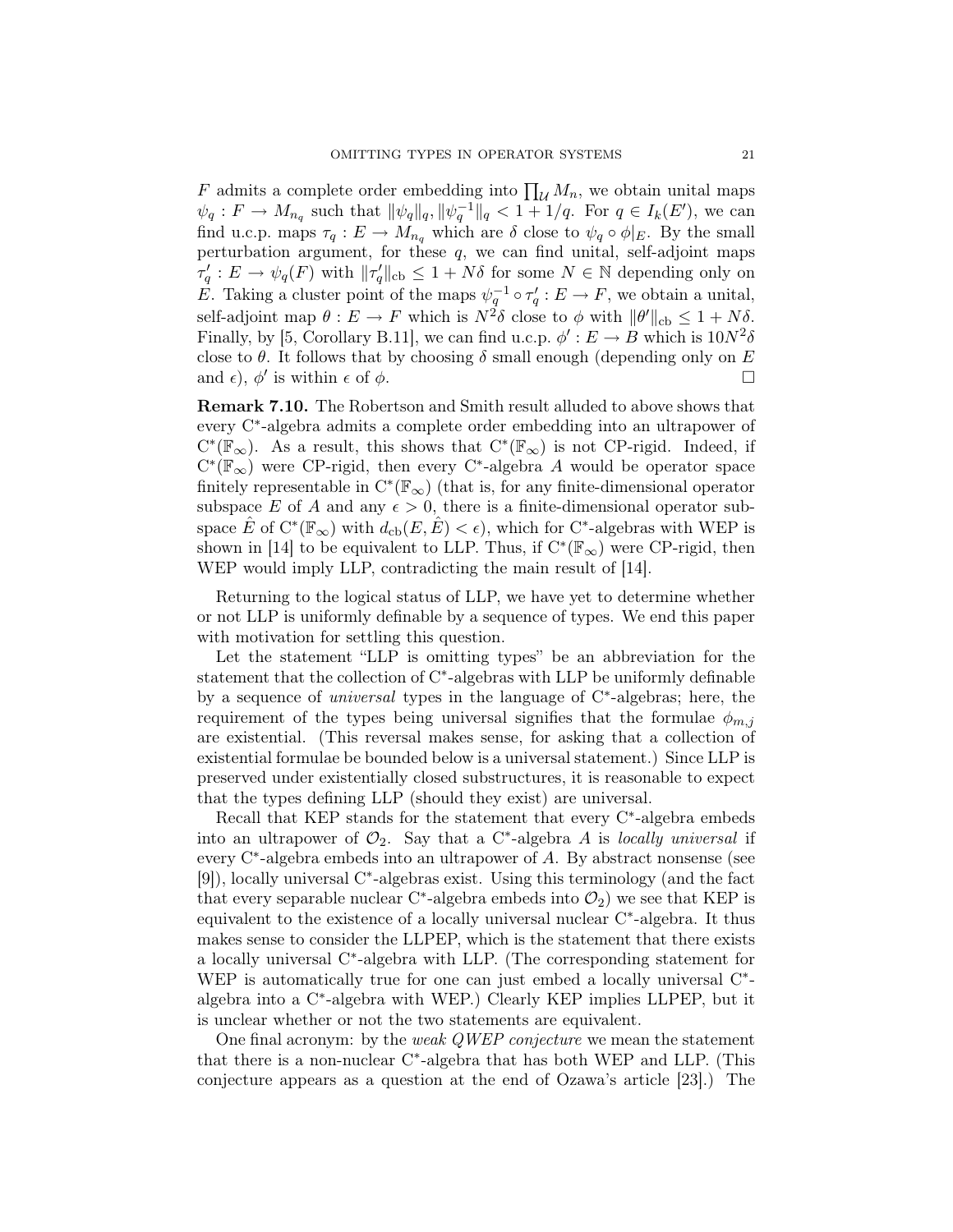reason for the name is that Kirchberg's QWEP conjecture states that every C ∗ -algebra is QWEP, which by the results in [18], is equivalent to the statement that the LLP implies the WEP (which is itself equivalent to Connes' Embedding Problem having a positive solution).

Proposition 7.11. Suppose that LLP is omitting types. Then either KEP is equivalent to LLPEP or else the weak QWEP conjecture is true.

Proof. Using the machinery of model-theoretic forcing as in [11], the LLPEP implies that there exists an existentially closed  $C^*$ -algebra  $\ddot{A}$  with LLP. Either A is nuclear and KEP holds (see [11]) or else A is non-nuclear. Since existentially closed C<sup>∗</sup> -algebras have WEP, the latter alternative witnesses the truth of the weak QWEP conjecture.

Appendix A. The Polish space of codes for structures

In this appendix, we review the notion of codes for structures. This topic is discussed [3, Section 1] for relational languages. We present the topic here for the sake of completeness and also for arbitrary languages.

Fix a continuous, separable language  $\mathcal L$  (not necessarily relational!). For the sake of exposition, we assume that  $\mathcal L$  is 1-sorted, although we will eventually apply this discussion to the language of operator spaces or the language of operator systems, both of which are many sorted.

Fix a countable set  $(\varphi_i)_{i\in\mathbb{N}}$  of atomic *L*-formulae that is dense in the set of all atomic formulae in any finite number of variables. Set  $n_i$  to be the arity of  $\varphi_i$ . We will think of  $P \in \prod_i \mathbb{R}^{N^{n_i}}$  as potentially coding an  $\mathcal{L}$ -prestructure  $M$  with  $N$  as a distinguished countable dense set according to the rule  $\varphi_i(\vec{n})^{\mathcal{M}} := P(i)(\vec{n})$ . Of course, not all elements of  $\prod_i \mathbb{R}^{N_{n_i}}$  represents such codes. First, we note that we can read off  $d(m, n)$  for any  $m, n \in \mathbb{N}$ by setting  $d(m, n) := \lim_{j \to \infty} \varphi_{i_j}(m, n)$ , where  $\varphi_{i_j}(x, y)$  converges uniformly to  $d(x, y)$ . We will say that P codes a pseudometric space if the induced function  $d : \mathbb{N}^2 \to \mathbb{R}$  is a pseudometric. We will say that P codes an  $\mathcal{L}$ prestructure if P codes a pseudometric space and P respects the modulus of uniform continuity for each  $\varphi_i$ , that is, for any tuples  $\vec{m}, \vec{n}$  of the appropriate length such that  $d(\vec{m}, \vec{n}) < \Delta_{\varphi_i}(\epsilon)$ , we have  $|P(i)(\vec{m}) - P(i)(\vec{n})| \le \epsilon$ . We let  ${\mathfrak M}$  denote the set of codes of  ${\mathcal L}$ -prestructures. It is quite easy to see that  ${\mathfrak M}$ is a  $G_{\delta}$  subset of  $\prod_i \mathbb{R}^{\mathbb{N}^{n_i}}$ , whence is Polish. We refer to this Polish topology on M as the logic topology on the space of codes.

Given  $P \in \mathfrak{M}$ , we can construct an  $\mathcal{L}$ -structure  $\mathcal{M}_P$  as follows. First, one lets  $Y_P$  denote the so-called *term algebra* on  $\mathbb{N}$ , that is, all expressions one obtains from N by successive applications of the function symbols. Note that the pseudometric  $d_P$  extends naturally to  $Y_P$  as  $d(t_1, t_2)$  can be read off from the dense sequence of formulae. Moreover,  $Y_P$  is still an  $\mathcal{L}$ -prestructure. One can then separate and complete  $Y_P$  to obtain an  $\mathcal{L}\text{-structure }\mathcal{M}_P$ ; see [1, Section 3]

We will need the following well-known fact (which is also straightforward to verify from the definitions).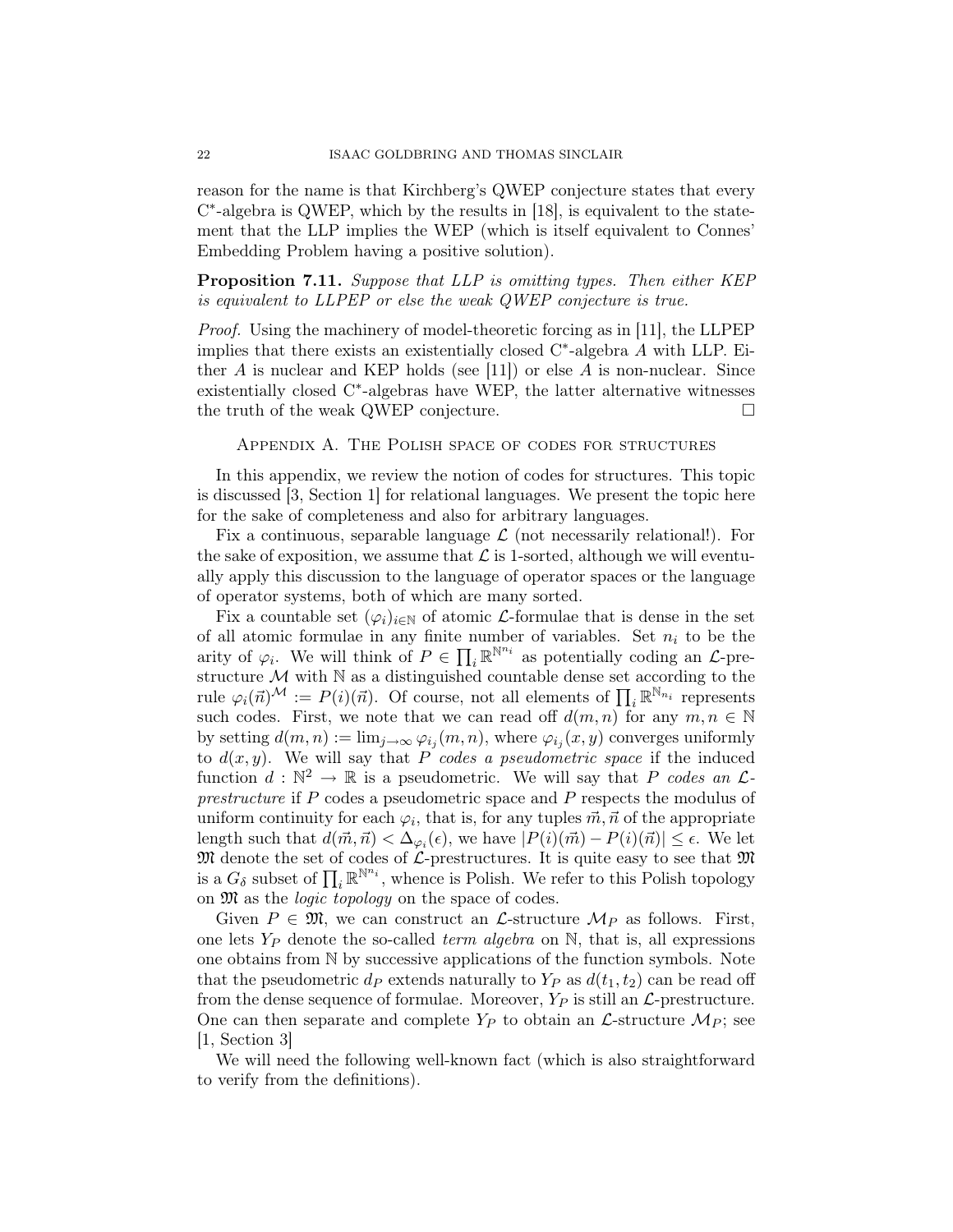**Lemma A.1.** Suppose that T is a universal theory. Let  $\mathfrak{M}_T$  denote the elements of  $\mathfrak M$  that code models of  $T$ . Then  $\mathfrak M_T$  is closed in the logic topology.

#### Appendix B. Definable predicates

In this appendix, we review the necessary background on definable predicates. For more explanation and proofs, see [1, Section 9] and [8].

Let T be an  $\mathcal{L}\text{-theory}$ . Let  $\mathcal{F}_n$  denote the set of  $\mathcal{L}\text{-formulae}$  in n free variables. There is a natural seminorm  $\|\cdot\|_T$  on  $\mathcal{F}_n$  given by  $\|\varphi\|_T :=$  $\sup\{\varphi^{\mathcal{M}}(\vec{a}) : \mathcal{M} \models T, \vec{a} \in M^{n}\}\.$  One can separate and complete  $(\mathcal{F}_n, \|\cdot\|_T);$ the elements of this completion are called *n*-ary definable predicates for  $T$ and the set of *n*-ary definable predicates for  $T$  forms a Banach algebra. Given any n-ary definable predicate P, there are L-formulae  $(\varphi_m)$  from  $\mathcal{F}_n$  such that  $||P - \varphi_m||_T \leq \frac{1}{m}$  $\frac{1}{m}$ . This allows us to define, for any  $\mathcal{M} \models T$ , a uniformly continuous function  $P^{\mathcal{M}} : M^n \to \mathbb{R}$  by  $P^{\mathcal{M}}(\vec{a}) := \lim_{m \to \infty} \varphi_m^{\mathcal{M}}(\vec{a})$ .

Conversely, suppose that there is an association  $\mathcal{M} \mapsto P^{\mathcal{M}}$  from models  $\mathcal{M}$ of T to uniformly continuous functions  $P^{\mathcal{M}} : M^n \to \mathbb{R}$  where the modulus of uniform continuity is the same for all  $P^{\mathcal{M}}$ 's. Then Beth's definability theorem implies that  $P$  is a definable predicate for  $T$  if and only if the class of structures  $(M, P^{\mathcal{M}})$  is an axiomatizable class. Moreover, in order to check that this latter property holds, one needs to check that, for any models  $\mathcal{M}_i$ of T with ultraproduct  $\mathcal{M} := \prod_{\mathcal{U}} M_i$ , we have  $P^{\mathcal{M}} = \lim_{\mathcal{U}} P^{\mathcal{M}_i}$ .

The following lemma shows us that we can use definable predicates when showing that a property is uniformly definable by a sequence of types; the distinction between formulae and definable predicates is safely ignored in [8], but we include a proof here for the sake of completeness.

**Lemma B.1.** If we use definable predicates rather than formulae in the definition of uniformly definable by a sequence of types, we do not get a different notion.

*Proof.* Suppose that, for each  $m, j, P_{m,j}(\vec{x}_m)$  is a nonnegative definable predicate and  $(\varphi_{m,j}^n)_n$  are nonnegative formulae such that  $||P_{m,j} - \varphi_{m,j}^n||_{\infty} < \frac{1}{n}$  $\frac{1}{n}$ . Then the following two requirements are equivalent:

- $\sup_{\vec{x}_m} \inf_j P_{m,j}(\vec{x}_m) = 0$  for all m;
- $\sup_{\vec{x}_m} \inf_j (\varphi_{m,j}^n(\vec{x}_m) \frac{1}{n}) = 0$  for all m and n.

Note also that the modulus of uniform continuity for  $\varphi_{m,j}^n \doteq \frac{1}{n}$  depends only on  $m$  and  $n$ .

#### **REFERENCES**

- [1] I. Ben Yaacov, A. Berenstein, C. W. Henson, and A. Usvyatsov, Model theory for metric structures, Model theory with applications to algebra and analysis. 2, pgs. 315-427, London Math. Soc. Lecture Note Ser. (350), Cambridge Univ. Press, Cambridge, 2008.
- [2] I. Ben Yaacov and José Iovino, Model theoretic forcing in analysis, Annals of Pure and Applied Logic 158 (2009), 163-174.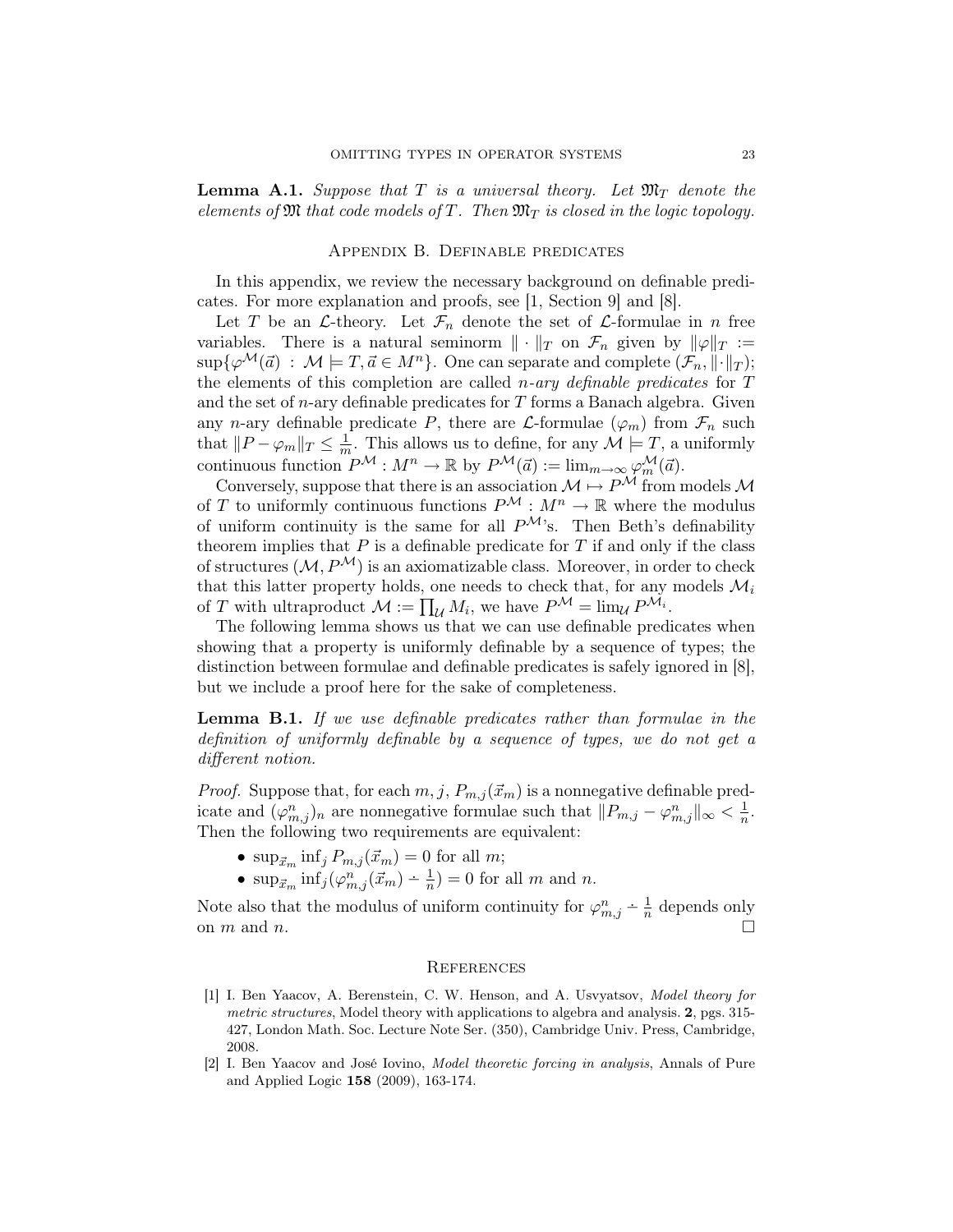- [3] I. Ben Yaacov, A. Nies, and T. Tsankov, A Lopez-Escobar theorem for continuous logic, preprint. arXiv 1407.7102.
- [4] I. Ben Yaacov and A. Usvyatsov, On d-finiteness in continuous structures, Fundamenta Mathematicae 194 (2007), 67-88.
- [5] N.P. Brown and N. Ozawa, C\*-Algebras and Finite-Dimensional Approximations, Grad. Studies in Math. 88, AMS, Providence, RI, 2008.
- [6] M.-D. Choi and E. Effros, Injectivity and operator spaces, J. Functional Analysis 24 (1979), 156–209.
- [7] E. Effros and Z. Ruan, A new approach to operator spaces, Canad. Math. Bull. Vol. 34 (3), 1991, 329-337.
- [8] I. Farah, B. Hart, M. Lupini, L. Robert, A.P. Tikuisis, A. Vignati, and W. Winter, Model theory of nuclear  $C^*$ -algebras, in preparation.
- [9] I. Farah, B. Hart, and D. Sherman, Model theory of operator algebras III: elementary equivalence and  $II_1$  factors, Bulletin of the London Mathematical Society 46 (2014), 609-628.
- [10] I. Farah and M. Magidor, Omitting types in logic of metric structures, preprint.
- [11] I. Goldbring and T. Sinclair, On Kirchberg's embedding problem, J. Funct. Anal., 269 (2015), 155-198.
- [12] U. Haagerup and G. Pisier, Bounded linear operators between C<sup>∗</sup>-algebras, Duke Math. J. **71** (1993), 889-925.
- [13] U. Haagerup and S. Thorbjornsen, A new application of random matrices:  $Ext(C_{red}^*(F2))$  is not a group, Ann. of Math. 162 (2005), 711-775.
- [14] M. Junge and G. Pisier, Bilinear forms on exact operator spaces and  $\mathcal{B}(H) \otimes \mathcal{B}(H)$ , Geom. Funct. Anal. (GAFA) 5 (1995), 329-363.
- [15] A.S. Kavruk, Nuclearity related properties in operator systems, Journal of Operator Theory 71 (2014), 95-156.
- [16] A.S. Kavruk, The weak expectation property and Riesz interpolation, arXiv 1201.5414.
- [17] A. Kechris, Classical Descriptive Set Theory, Graduate Textis in Mathematics, no. 156, Springer-Verlag, New York, 1995.
- [18] E. Kirchberg, On non-semisplit extensions, tensor products, and exactness of group C ∗ -algebras, Invent. Math. 112 (1993), 449-489.
- [19] E. Kirchberg, On subalgebras of the CAR-algebra, J. Funct. Anal. 129 (1995), 35-63.
- [20] E. Kirchberg and S. Wassermann,  $C^*$ -algebras generated by operator systems, Journal of Functional Analysis 155 (1998), 324-351.
- [21] M. Lupini, A universal nuclear operator system, preprint. arXiv 1412.0281.
- [22] N. Ozawa, An invitation to the similarity problems (after Pisier), unpublished lecture notes, available at http://www.kurims.kyoto-u.ac.jp/ narutaka/notes/similarity.pdf.
- [23] N. Ozawa, On the QWEP conjecture, Internat. J. Math.  $15(2004)$ , 501-530.
- [24] N. Ozawa, personal communication, September 2014.
- [25] G. Pisier, Exact operator spaces, in Recent Advances in Operator Algebras (Orléans, 1992), Astérisque 232 (1995), 159-186.
- [26] G. Pisier, Introduction to Operator Space Theory, London Mathematical Society Lecture Note Series, 294, Cambridge University Press, Cambridge, 2003.
- [27] A.G. Robertson and R.R. Smith, Liftings and extensions of maps on C<sup>∗</sup>-algebras, J. Operator Theory 21 (1989), 117-131.

Department of Mathematics, Statistics, and Computer Science, University of Illinois at Chicago, Science and Engineering Offices M/C 249, 851 S. Morgan St., Chicago, IL, 60607-7045

E-mail address: isaac@math.uic.edu

 $URL: \text{http://www.math.uic.edu/~isaac}$